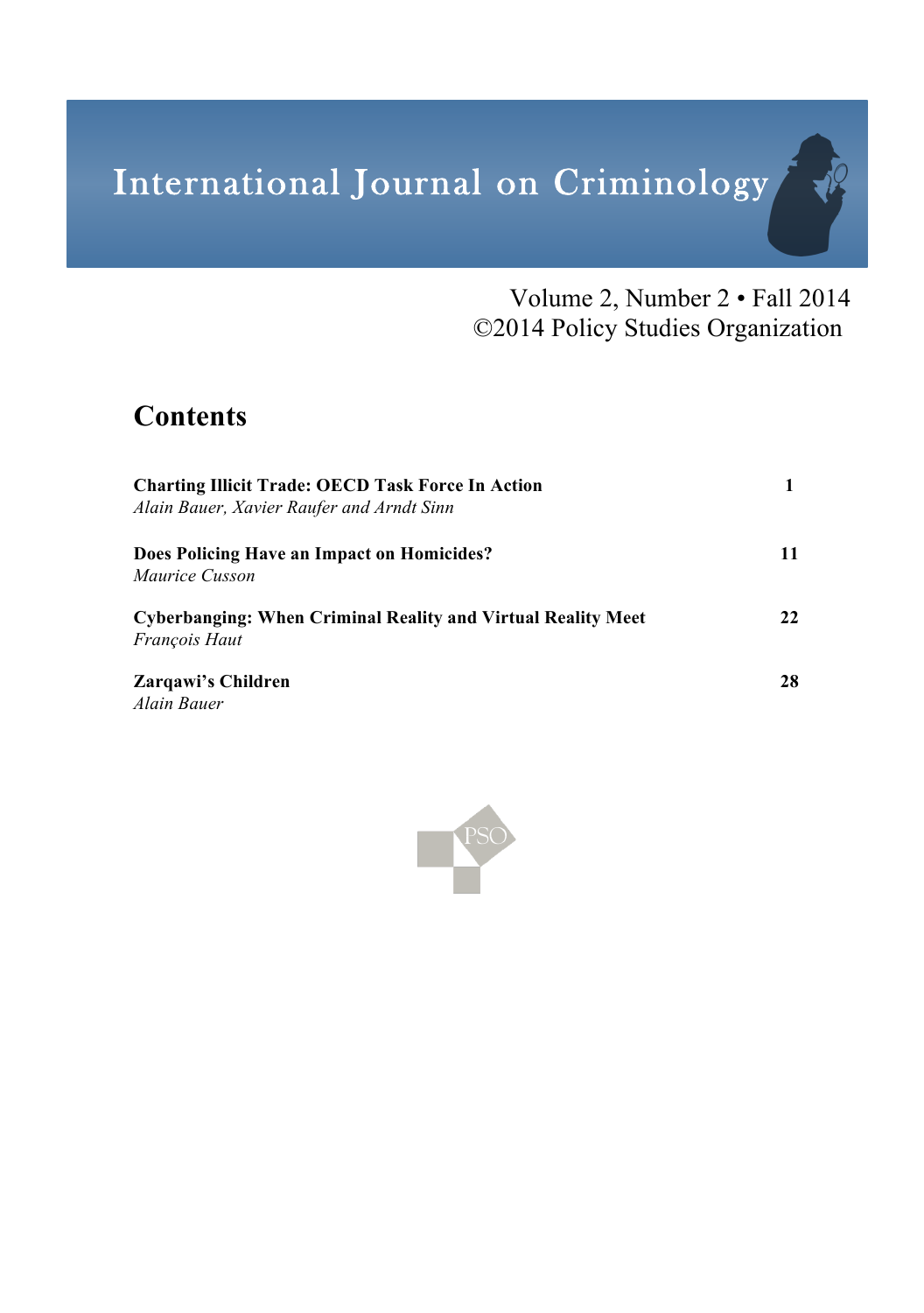# **Charting Illicit Trade: OECD Task Force In Action** Alain Bauer, Xavier Raufer and Arndt Sinn

#### **I –What Do We Know? What Do We Want? What Can We Do?**

#### *1. Wide-ranging Agreement on the Problem*

**A. The OECD provides a suitable medium to tackle the persistent and complex problem of charting illicit trade**, organised in the context of the OECD High Level Risk Forum, which seeks to "increase societal resilience to pressing global threats such as national disasters, pandemics, financial crises, terrorism and cyber attacks" via the Task Force on Charting Illicit Trade (TF-CIT).1

**B. The scale of the damage resulting from illicit trade worldwide gives TF-CIT members cause for concern** with respect to the "Illegal economy... criminalized markets, their consequences and harms… disruption to supply chains... weakening of market activities... distorting local economies... fuelling conflicts... undermining the rule of law... corruption... threatening the health and safety of communities... significant damage to the world financial system... exploitation of weakly governed territories, etc."

"Illicit trade infringes the rules, laws, regulations, licences, taxation systems, embargoes and procedures that countries use to

organise trade, protect their citizens, raise the standards of living and enforce codes of ethics... In the coming years, global illicit trade is expected to become even more extensive and complex... Illicit trade as a growing global threat, a quickly evolving global risk."

It is now clear that illicit trade—more than other forms of cross-border crime represents between 8% and 15% of global gross domestic product (GDP) (as a result of activities such as trafficking in human beings, drugs and counterfeit consumer goods<sup>2</sup> as well as crimes against the environment<sup>3</sup>), and that such activities significantly handicap world trade, governments and the global human environment:

> *World trade:* increased surveillance of supply chains; compliance; costs related to the health of consumers (legal proceedings); tarnished reputations; infringement of copyright; insurance; heightened security; etc.

> *Governments:* loss of tax revenues resulting from smuggling/counterfeiting (cigarettes, etc.); stripping natural resources (wood, minerals, fishing, etc.); invoice fraud leading to loss of capital; etc.

<sup>&</sup>lt;sup>1</sup> This quotation and all those that follow are taken from documents issued by the TF-CIT since autumn 2012: *Mapping of the illegal economy*, 23/10/2012, OECD High Level Risk Forum; *Factors driving illicit trade*, 25/10/2012, OECD High Level Risk Forum; *Statement prepared for the OECD High Level Risk Forum*, David Luna, State Departmen0t, 26/10/2012; OECD Task Force on Charting Illicit Trade, 2-3/4/2013; OECD-TF-CIT chair's update, November 2013. See also: WEF, 22-25/01/14, *Out of the shadows, why illicit trade and organized crime matter to us all*; and The Independent (Irl.), 28/10/12, *Illegal trade costs state €860 million in lost revenue*.<br><sup>2</sup> Counterfeiting involves the production of illegal copies of legal goods (food, cosmetics, etc.).

<sup>&</sup>lt;sup>3</sup> [UNODC, World Drug Report] "Illicit drugs alone represent more than 400 billion a year... Hundreds of billions of illegal revenue from these activities are estimated to flow through the global economy every year."

<sup>4</sup> Ireland provides one concrete example, where revenues from cigarette smuggling are valued at €3 million *per week*; a container of 7.5 million cigarettes generates a profit of €1.3 million. Trafficking is just as big a burden on the Irish medical and sportswear markets.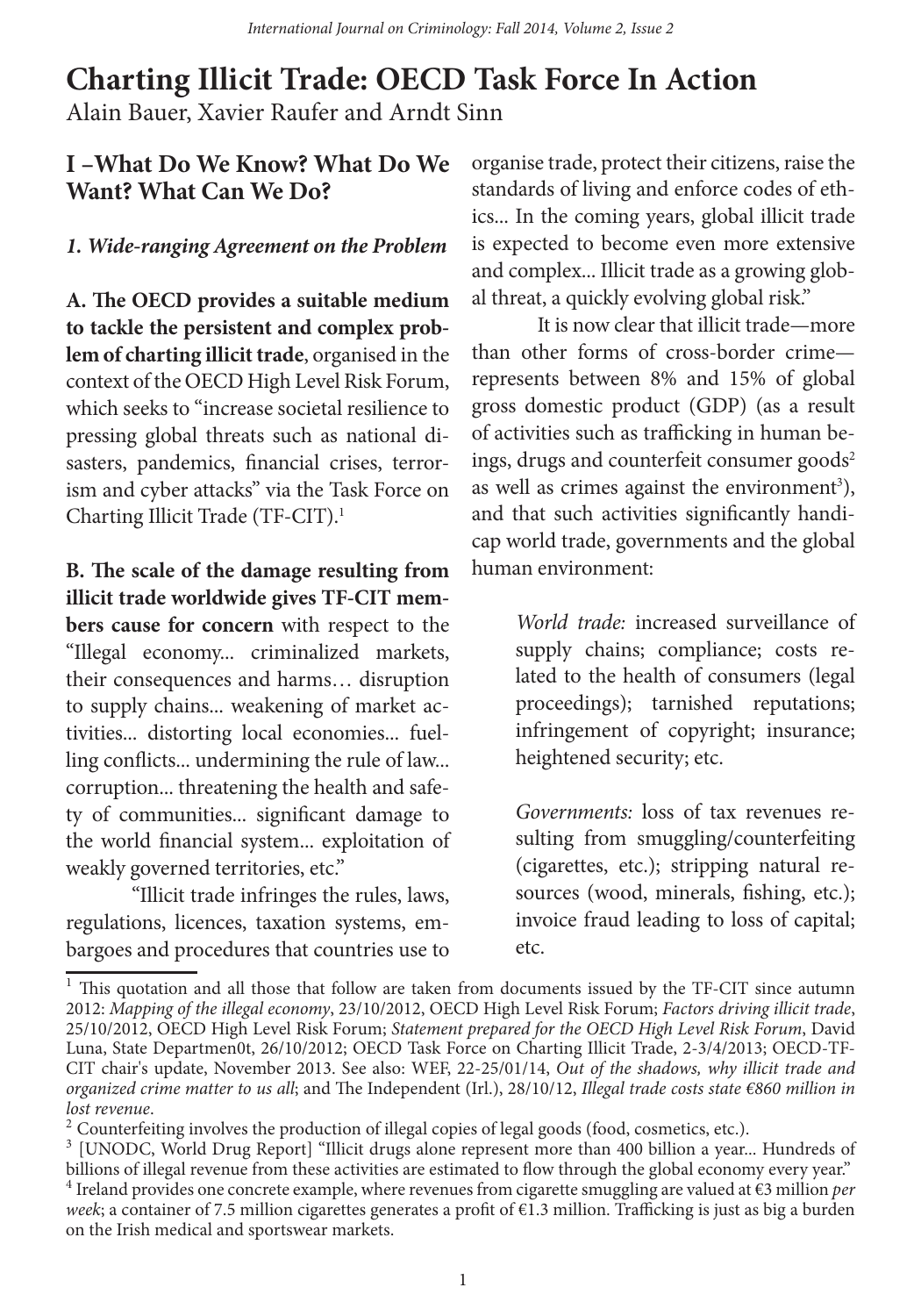*Global human environment:* counterfeit drugs, fertilisers, health products; forced labour; theft of protected animal and plant species; etc.<sup>4</sup>

**C. There is extensive agreement on who is responsible for illicit trade and who benefits from such practices:** Who runs this illicit trade? Is this illegal economy a spontaneous generation phenomenon? No, "transnational networks... criminal entrepreneurs...illicit traders."

The various documents analysed here clearly identify those responsible for undermining the global economy: "Actors involved in illicit trade activities...illicit/ criminal transnational networks/traders... lethal nexus of organized crime, narco-trafficking and terrorism...transnational organized crime, etc."

As for the reasons for the phenomenon: "Economic globalization created opportunities for criminal networks to increase profits... both the scale and the geographical scope of this phenomenon being unprecedented... A clear and present danger."

**D. There is also general agreement on the end goal of the TF-CIT**: "Make things better in the future... counter or mitigate the operations of transnational organized crime... Identify and quantify risks and harms related to illicit trade activities...We must shut down the illegal economy and criminalized markets and put criminal entrepreneurs and illicit networks out of business...reduce, monitor, control or otherwise prevent illicit trade, at the level of production, transit and consumption."

**E. There is also broad agreement on the manner in which the TF-CIT should achieve its end goal and diagnose the situation in a timely manner**: "[We need] to identify and quan-

tify risks and harms related to illicit trade activities that generate revenue for a global illegal economy... a clearer understanding of the economic, geographic, technological and policy conditions that drive or enable it... tools to combat illicit trade and transnational networks."

> (a) *Diagnoses:* "Identify the broad scope of illicit trade activities, of vulnerabilities... evidence-based research...quantify the market value of illicit trade activities...Fill the knowledge gaps...measure the true economic cost of illicit trade to business... Enhance detection capabilities...map, measure, monitor, manage and mitigate future harms of the illegal economy."

> (b) *Action:* "Further international efforts and coordinate forces...Exchange of information...Data & information sharing... Concrete actions."

#### *2. Areas Requiring Further Expansion and Greater Clarification*

Cording to the available literature<br>on "illicit trade activities"—and on<br>what the concept covers and causes,<br>what it stems from and why it is currently so on "illicit trade activities"—and on what the concept covers and causes, what it stems from and why it is currently so successful—it seems appropriate to go beyond the aforementioned initiatives to add a number of more detailed points designed to help the TF-CIT avoid subsequent analytical problems in terms of mapping illicit trade and in defining relevant punitive measures.

The TF-CIT targets the "global illegal economy and transnational criminal markets", which are "trafficking drugs, arms, toxic waste, stolen natural resources, counterfeit goods, protected animal parts, etc."

However, *illicit* trafficking of *illicit* goods is only part of the problem. The issue is also compounded by *illicit* trafficking of

<sup>5</sup> *The Mortgage Introducer,* 7/02/13—"Latest fraud figures should sound alarm bells."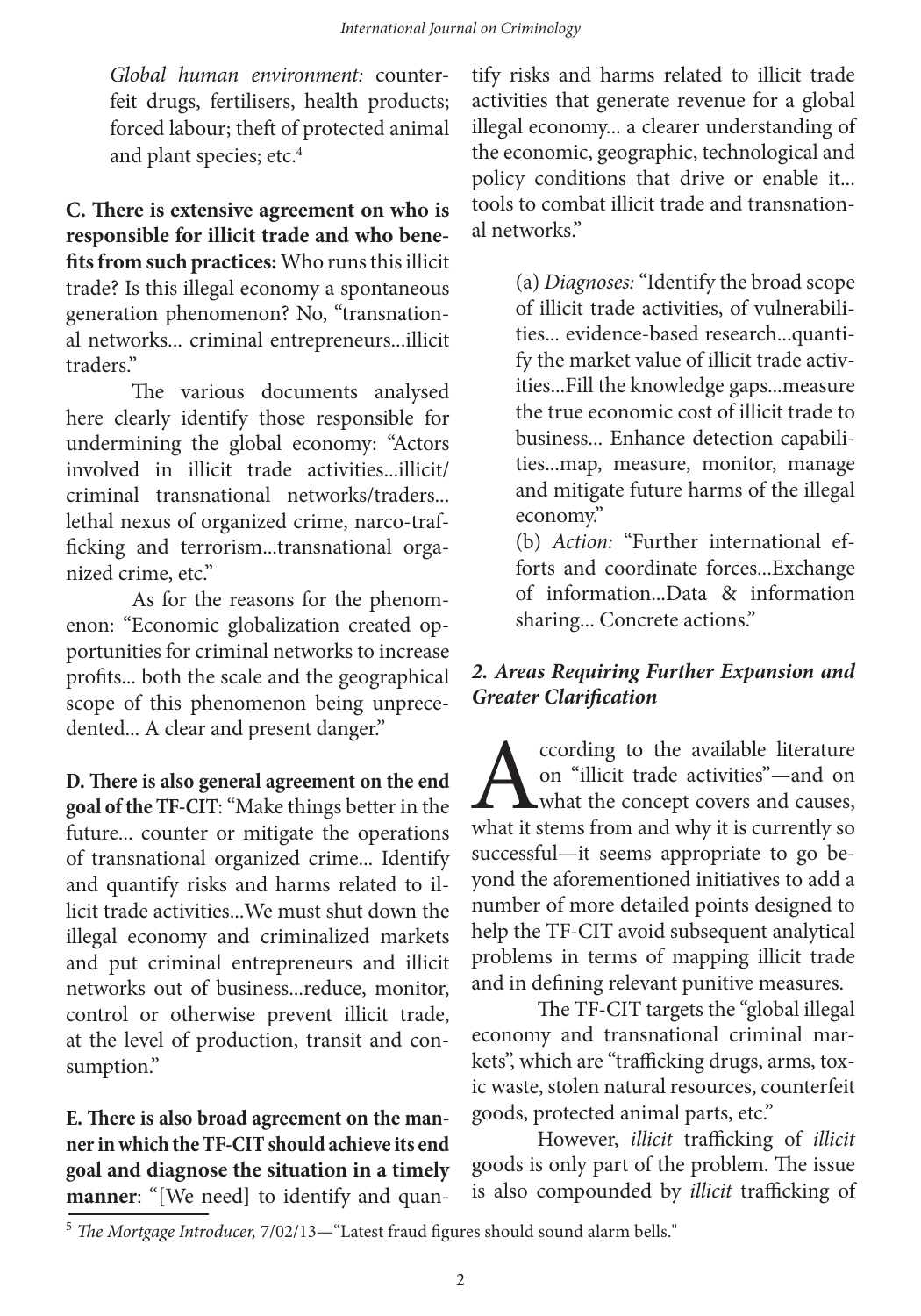*licit* goods and services including tobacco, alcohol, human beings and prescription drugs not used for their intended purpose. In addition, many offences in the business world are committed not by criminals but by the companies' own employees and executives: according to the UK fraud-prevention service (CIFAS), 43% of thefts committed in 2012 in the work environment came from inside, rather than outside, the workplace.<sup>5</sup>

According to specialist economists, the matter of illicit trade and the "llicit economy" is not a black-and-white issue: it cannot be dissected neatly with a scalpel under the watchful gaze of students; it cannot be taken apart like an engine at the hands of skilled mechanics. In contrast, illicit trade and the "illicit economy" are aspects of the informal economy: a complex spectrum with a wealth of different shades and hues, from the pale grey of undeclared labour to the pitch black of heroine deals, with every imaginable illicit practice in between.

It is helpful to expand on this point in terms of the definition of the shadow/informal economy.<sup>6</sup>

The first point of note is that this is a vast issue: "At the end of the twentieth century, up to 30 million people performed shadow work in the EU and up to 48 million in the OECD... Shadow economy varies between less than 8% of national income, and over 30% [of the same], in OECD countries... there is no exact measure of the size of the shadow economy (*op. cit.*, note 5)."

Definition: "Market-based production of goods and services, whether legal or illegal, that escapes detection in the official estimates of the GDP... Activities, and the income derived from them, that circumvent or otherwise avoid government regulation, taxation or observation."

*Grey economy*: illicit, untaxed, unregulated; moonlighting; undeclared bonuses and benefits, bartering and odd jobs (babysitting).

*Black economy*: licit products stolen or sold not for their intended purpose (buying and selling tobacco and alcohol to take advantage of tax differentials); drug pro-duction and trafficking; prostitution; illegal gambling; counterfeiting/smuggling; fraud, trafficking in human beings and arms. While there is no real working drawing for the illegal economy, things are no clearer or immutable in terms of its key driver, organised crime. On the contrary, organised crime is in a constant state of flux as a result of myriad different factors (such as opportunism) that fall outside the scope of this study.

In just the past decade, criminal entities have expanded into the illicit trade in waste and cheap labour,<sup>7</sup> match-fixing and corruption in professional sport, and trafficking in human organs and legal/counterfeit pharmaceuticals. More recently, these same criminals—and others—have infiltrat-

<sup>6</sup> *The Shadow Economy,* Friedrich Schneider & Colin C. Williams, Institute of Economic Affairs (IEA), Westminster, London, 2013.

<sup>7</sup> *European Parliament resolution of 11 June 2013 on Organised crime, corruption and money laundering:* "The total number of forced labourers in the Member States is estimated at 880,000, of whom 30% are estimated to be victims of sexual exploitation and 70% victims of forced labour exploitation."

<sup>8</sup> In April 2013, the Italian government confiscated \$1.7 billion dollars in mafia assets, including 43 companies operating solar arrays and wind farms, all linked to the Sicilian mafia boss, Vito Nicastri, aka "the Lord of Wind". Such practices hold huge appeal for the mafia as a result of huge grants, minimal regulation and installation of alternative energies such as sun and wind in southern Italy. See OilPrice.com: "Renewable energy, the mafia's newest playground."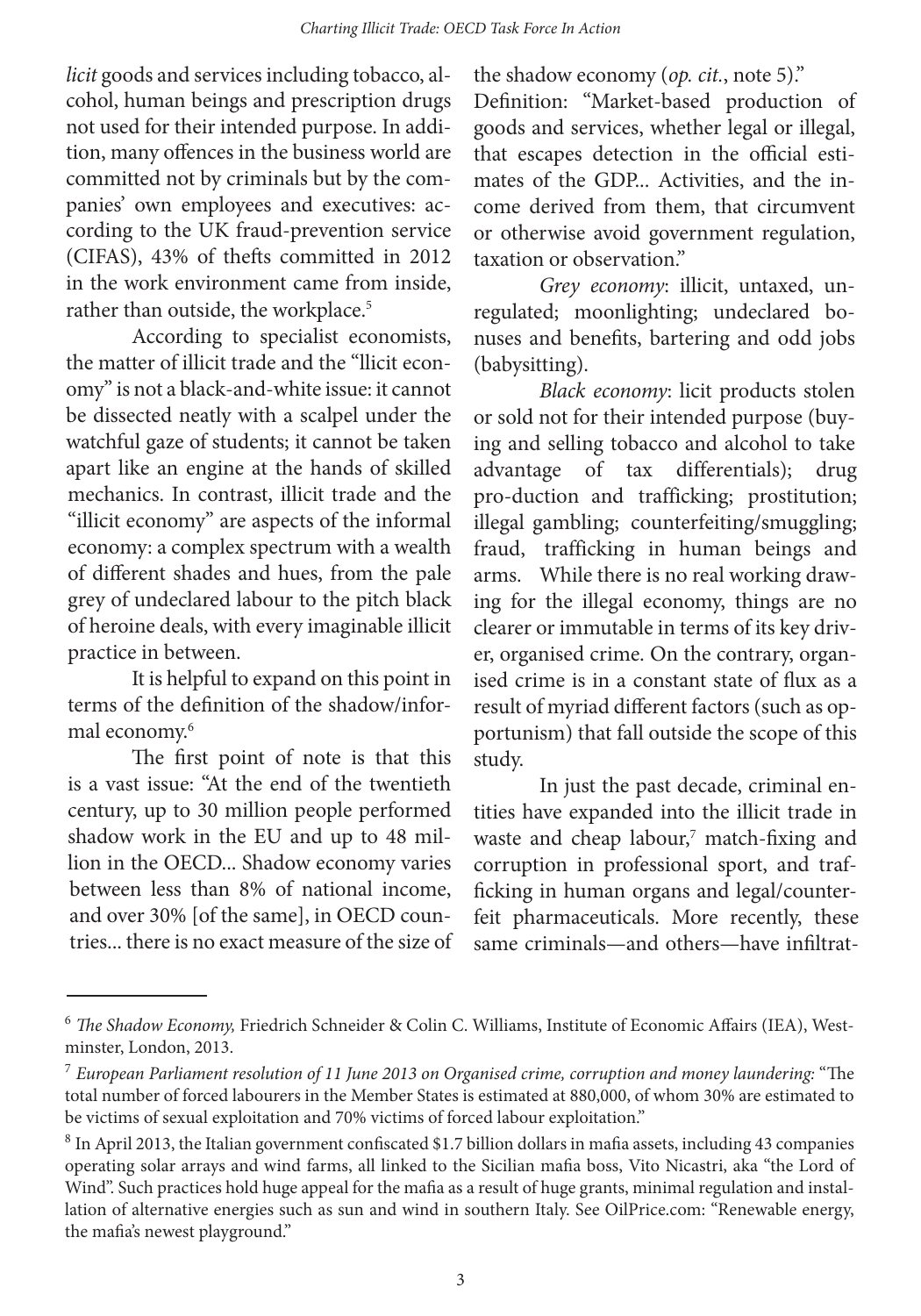ed a wide array of trades and professions, including public works, transport, mass retail, adult entertainment,<sup>8</sup> alternative energy and even private security.

#### *3.What Can We Do? And How Can We Do It Effectively?*

**B**ased on this new framework, what<br>can we do to better identify and combat illicit trade more swiftly? Efforts<br>in 2012 and 2013 have included identifying can we do to better identify and combat illicit trade more swiftly? Efforts in 2012 and 2013 have included identifying the broad scope of illicit trade activities, addressing the need for data and information sharing, identifying vulnerabilities, conducting evidence-based research, combating illicit trade and transnational networks, quantifying the market value of illicit trade activities on a sectoral and global basis, deepening an understanding of the risks presented by transnational illicit networks and the interaction among illicit and legitimate flows of goods, people, capital and information, and the security of the legitimate supply chain.

So what has been the strategy so far?

"Address the lack of good data and information on the impact of organised crime and illicit trade... Fill the knowledge gaps... [Create a] methodology to measure the true economic cost of illicit trade to businesses, markets, economies and governments... [Gather] quantitative data on the market value of illicit trade activities on a sectoral and global basis... [Analyse] the extent to which the legal and the illegal economy intersect in illicit trade... Increase private sector access to open-source data... Data and information sharing... Deepen current understanding of the conditions that facilitate transnational illicit markets... Mapping of the volume, flows and trends of illicit traded goods... quantitative metrics... pragmatic mapping tools, etc."

In short, the TF-CIT must draw up a simple, clear methodology designed to measure illicit trade, sector by sector, providing new tools able to combat the problem. This is clearly an important goal but there is no shortage of obstacles.

As we saw earlier, the criminal world is in many ways *an unknown entity*. Far from the safe, clearly defined, unchanging practices of lawful pursuits, it is constantly shifting and hiding its tracks: it has no long-term view. At any given time, it comprises an unstable mass of opportunist predators, growing through waves of repression and internal struggles; chaotic by nature, it cannot be—and undoubtedly never will be—definitively measurable or quantifiable, even at a fixed point in time.

Given these myriad, sudden changes, it is impossible to extract any variables that could then be compiled into a matrix, modelled using algorithms or reproduced as sophisticated graphs. While regularity and fixity are vital to the licit economy, with its accounts, financial statements and supply chains, these same virtues are, by definition, a deadly threat to any party operating outside the law, on a small or a large scale. Any criminal who becomes definite and stable—and therefore *predictable*—will soon find himself behind bars (prosecuted) or dead (at the hands of rivals).

In short, it would be a mistake to picture global trade as a two-sided coin, with "heads" illicit and "tails" licit. We must avoid lapsing into a dual contradiction that would stymie any progress:

- if we based the real need of the TF-CIT to detect and anticipate solely on the retrospective collection of past data,
- if future TF-CIT diagnoses ignored the (Darwinian) nature of organised crime that leaves little scope for detection and is hard to predict, without the right expertise.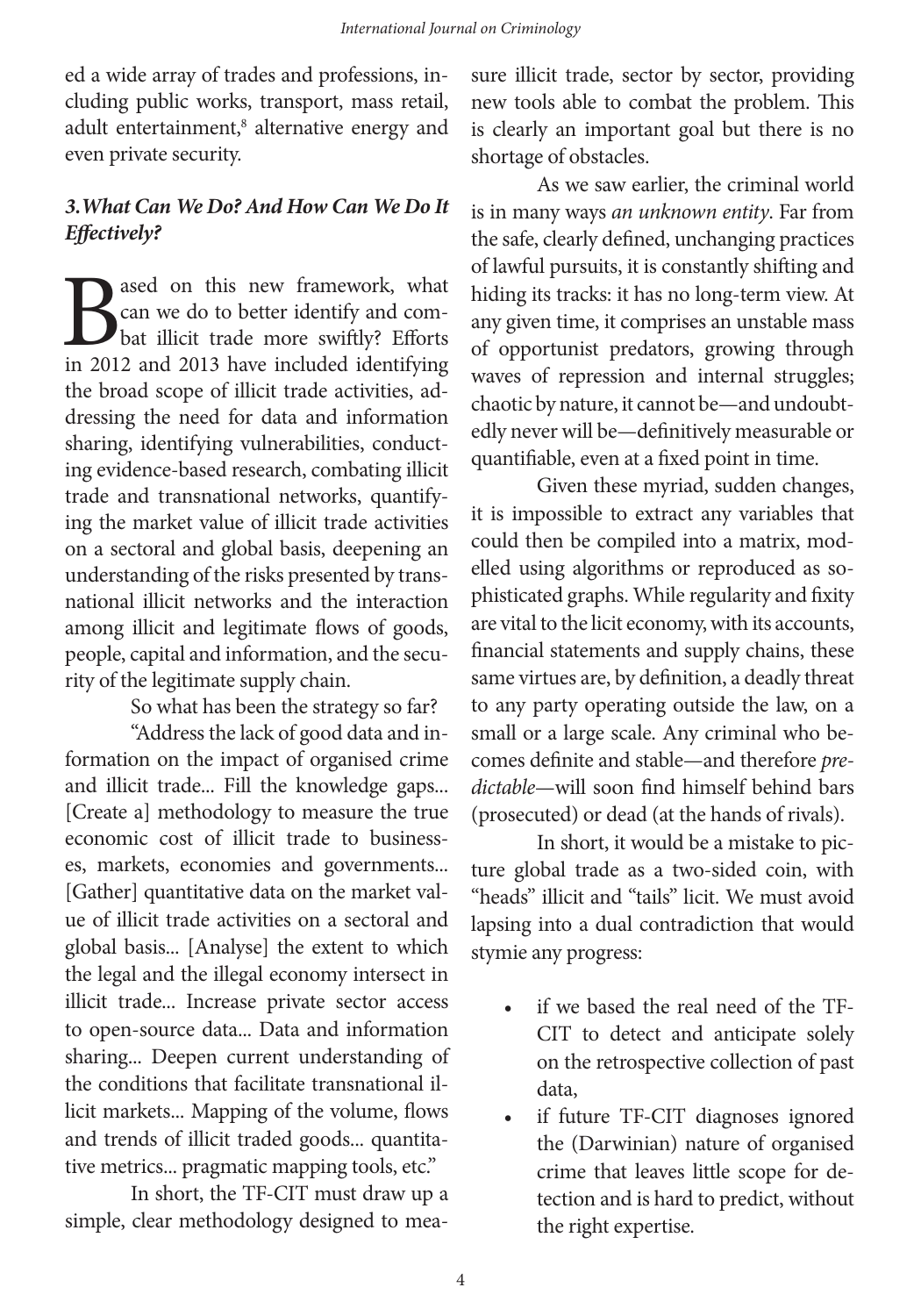As all experienced criminologists are aware, we have no choice but to recognise the mobile nature of organised crime: it is not a fixed entity but a moving target. Past data, no matter how methodically gathered, will give no indication of future criminal developments. We must predict and prevent, anticipate and identify these developments as early and as quickly as possible.

 The European Parliament made this clear in a recent resolution (11/06/2013, op. cit., note 7), after  $2$  years of work and with the help of Italy's top experts: "In order to defeat organised and Mafia-style crime... it is necessary not only to react to such criminal activity but also to make major efforts to prevent it...[and conduct] analyses seeking to identify emerging organised crime trends."

Mapping and measuring illicit flows is clearly crucial yet is also retroactive. In addition, it is vital that we provide the TF-CIT with a system of early detection of criminal threats defined as anything that already threatens companies and may threaten them further tomorrow. This is a goal that our criminologists are able to achieve. They are naturally at the disposal of the TF-CIT.

Now let us consider the second major field of work for the TF-CIT: analysing and taking account of illicit trade and related challenges for the law.

# **II–Illicit Trade and the Challenges for the Law**

#### *1. What is Illicit Trade?*

rime detection with regard to illicit trade is a challenge to the law in itself as the term initially describes an unwanted phenomenon in first instance. Detecting this phenomenon from a criminal

standpoint involves identifying the different manifestations of illicit trade. Part of this process is to mention the diverse fields of activity that range from long-standing practices—such as the trade in drugs, arms and cars—to new, lucrative business areas like the illicit trade in pesticides or medicine. Organised crime is undeniably spreading more and more into these new areas. In January 2012, Europol reported that the trade in illegal and counterfeit pesticides had become one of the fastest-growing areas of organised crime within the European Union (EU), driven by incentives such as the low risk of detection and the high level of profitability.

If the law wants to "sanction" these phenomena, it must provide the necessary tools to do so, with respect to offences under criminal law, investigative powers under procedural law and effective legal assistance for cross-border cases. Tools such as clear offences and investigative powers have already been provided in many countries but, as a general rule, they leave significant scope for improvement. The problem is compounded by the existence of contrasting methods of prosecution between the 28 member states, which makes the fight against illicit trade more difficult. International and European legal requirements are needed to ensure that these tools are provided, which the member states must transpose into national law—a process that can often take several years, which is clearly a problem.

Since criminal law can only be a last resort—*ultima ratio*—in penalising unwanted practices in a constitutional state, other areas of the law should not be disregarded. Trade restrictions must be clearly defined from a civil and administrative standpoint, with violations punishable by fines or criminal prosecution as a last resort. Any specific cases with regard to illicit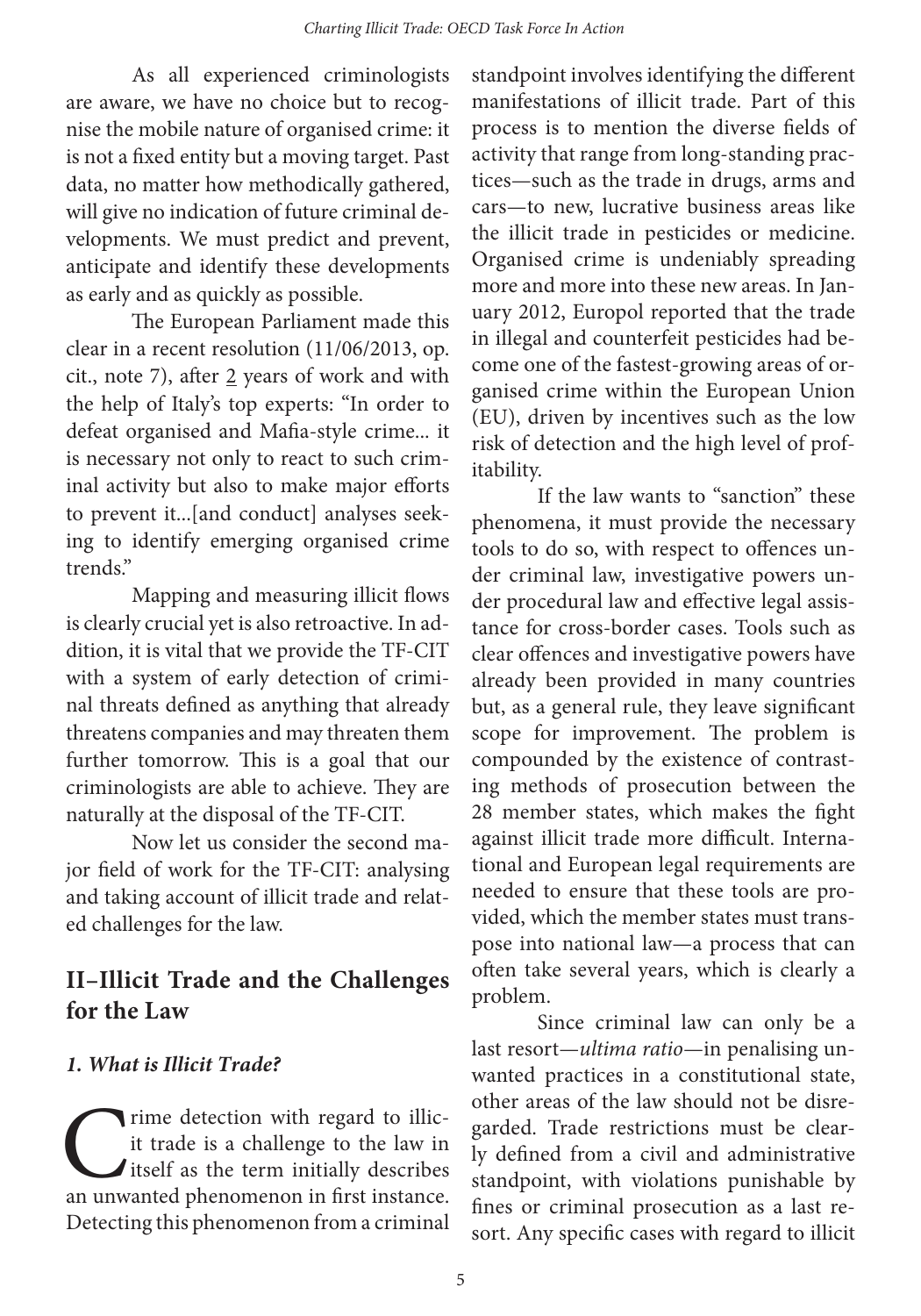trade must be given due consideration. That involves determining to what extent trade in a commodity represents a danger to the civilian population. This danger point must be attributed to the act of a person. At this point, the law is tasked with declaring this action illegal because of its threat and taking the relevant legal measures available. The repacking of pesticides for trading purposes is a focal point in this respect given the high risk that illegal goods be imported under the name of goods that belong to the legitimate economy. The illegal trade in medicine over the internet has also become a profitable operation because of the scope for anonymity and the distance between the perpetrator and the victims. It falls to criminal law to define the threat posed by such practices.

Empirical studies and experiences can help determine whether such practices pose a danger. For example, driving under the influence of alcohol or drugs is dangerous because of the potential harm to others and the risk to other traffic on the road. Similarly, the illegal possession of arms is dangerous because of the inability to control the spread of dangerous weapons; the illegal arms trade is dangerous because of the inherent increase in the uncontrolled spread of dangerous goods. Criminal law can define the threat of these actions with incriminations and it could distinguish between abstract and concrete endangerment offences, for example.

#### *2. Challenges for the Law*

There are many facets to this illicit trade, which leads to the primary challenge for the law as it seeks to identify and analyse threat points and then it trade, which leads to the primary challenge for the law as it seeks to identify and analyse threat points and then implement solutions. These solutions can range from prohibition on an administrative level to sanctions including criminal

penalties. Any legal solution to such problems can only succeed through a holistic approach. That means involving all players—science, practice and economy—in the problem-solving process to prevent the risks related to illicit trade. Involving all stakeholders requires the formation of groups of experts, which should discuss relevant issues, perform risk analysis and develop recommendations. Currently, this approach is not fully enforced. To date, not enough experts have been involved in law-related discussions. Law enforcement and its expertise should be included in research projects. It is crucial to seek joint cooperation to analyse the current threat situation and work out solutions (recommended action plans).

With regard to new forms of illicit trade, such as drug crime, the law has so far been unable to comprehensively present potential risks of abuse due to the increasing availability of mail-order medicine. As a result, it has also been unable to analyse the resulting challenges for law-enforcement agencies or target effective law-enforcement strategies to combat internet-protected pharmaceutical crime.

One reason the law faces difficulties in coping with illicit trade is the partial lack of harmonisation of legislation. At the very least, this affects the ability to process cross-border cases of illicit trade. Generally, legal assistance only comes into effect if the practice in question is punishable according to the "dual-criminality" principle in both the requesting and the requested states. Difficulties are encountered from the outset when investigating authorities are unfamiliar with the relevant laws of other countries. In addition, relevant regulations in some countries are scattered between numerous supplementary laws, which leads to significant fragmentation. However, due to the EU influence on market-controlled regulations, the legislature has chosen to apply highly complex methods of control in some key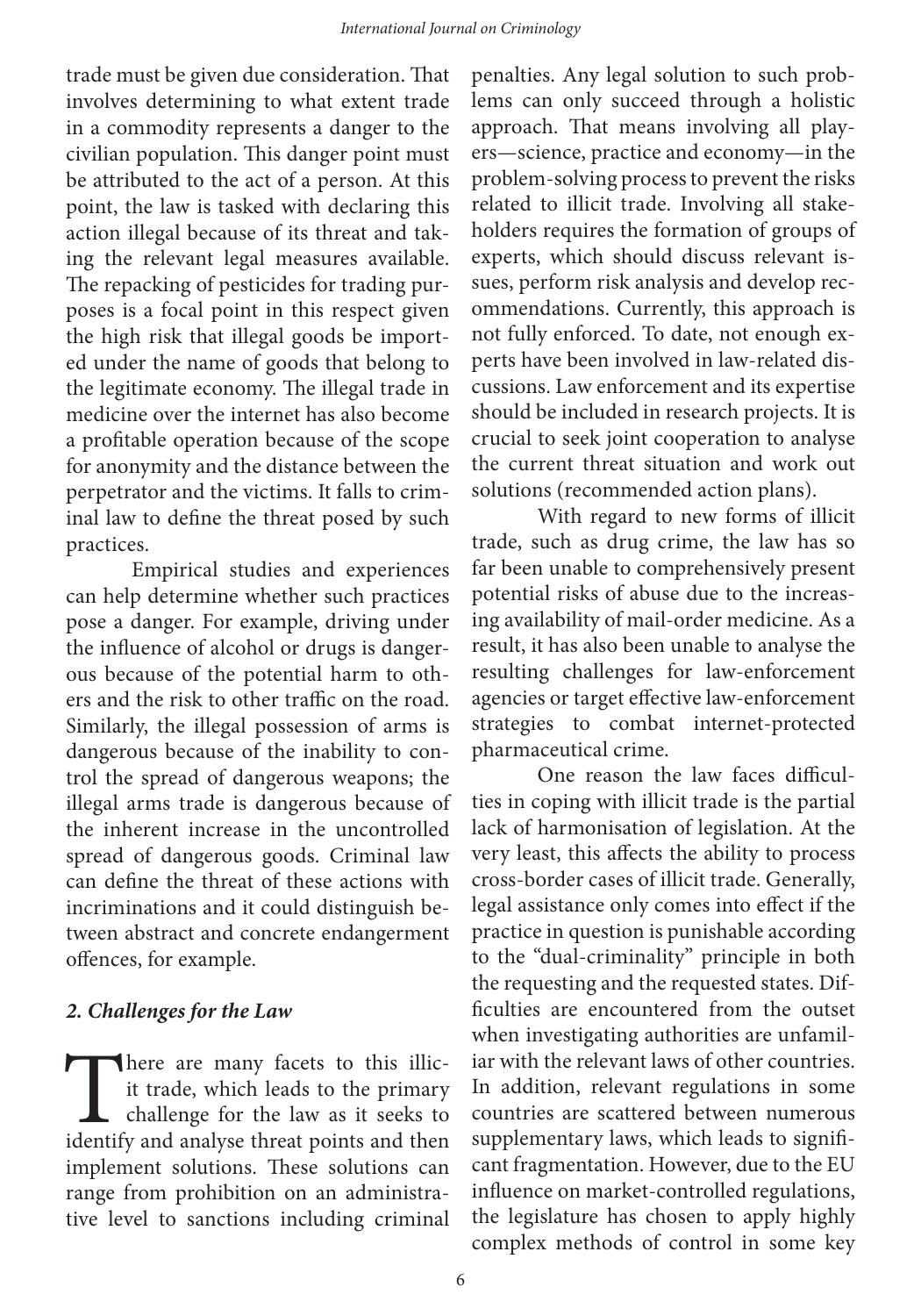areas such as the reference procedure for criminal offences or fines. These methods of control should be called into question, since they endanger "normative clarity" and therefore the deterrent effect of a norm. All of these difficulties have a huge impact on practical law-enforcement activities and may even impair them.

Moreover, current harmonisation measures within the EU also suffer from fragmentation and do not cover basic areas such as the subjective aspect of an offence or the penalty system. Despite significant improvements in legislative resources on an EU level by the European Parliament and Council following the Lisbon Treaty to effectively tackle crime, including computer crime (see Article 83 of the Lisbon Treaty), a unified criminal law within all EU member states is not a realistic prospect in the immediate future due to limitations in harmonising competences on minimum requirements. As a result, comprehensive surveys based on the relevant criminal case norms and comparable law standards will not lose their relevance. Nevertheless, the current harmonisation of competences should be used to achieve an improvement in the legal situation, at least in the EU.

#### *3. Ways to Solve Legal Problems*

**Each legal regulation must be based** on a comprehensive database including all types of illicit trade. That means compiling information on the curon a comprehensive database including all types of illicit trade. That means compiling information on the current legal reality in terms of key perpetrators and their structures in given areas of illicit trade. In Germany, for instance, the land office of criminal investigations or the federal criminal police office could establish such a data bank on a national level. Europol could compile the same resource on an international level. The introduction of an indicator on forms of illicit trade would

help to monitor relevant effects. This would involve identifying factors such as perpetrator structures, victim structures, damages, related resources and distribution channels. This is empirical research. The purpose of the database is to enable a targeted, efficient and sustainable fight against illicit trade.

Relevant standards governing crimes and criminal procedure must also be described, compared and evaluated through a three-tier approach comprising (1) national level; (2) level of the 28 EU member states; and (3) international level. In addition, alternative models for prevention in the fields of public law and private law must be established and evaluated. Cooperation with the private economy is essential, given its importance in providing and developing effective security technologies. The private economy can play a special role in expert groups and develop technical solutions (e.g. databases): we should use its "know-how" to combat illicit trade. For example, tamper-proof labelling can help to hamper the illicit trade in some products.

Incentives for those involved in illicit trade stem from the low risk of detection and the high level of profitability. Any attempt to change the circumstances in this area must start at these two facts: trading must be made unattractive; transactions must no longer be worthwhile and profits no longer reinvested. Such practices must be rendered unprofitable. Practical legal regulations need to be created to eliminate profits from illicit trade and remove them from the economic cycle. It is still possible to impose commercial sanctions like the prohibition of further trade activity.

There are already legal instruments to achieve these goals and the EU has passed laws to prevent abuses. However, these tools have proven too ineffective and their impact on organised crime is uncertain. They need to be adapted according to demand.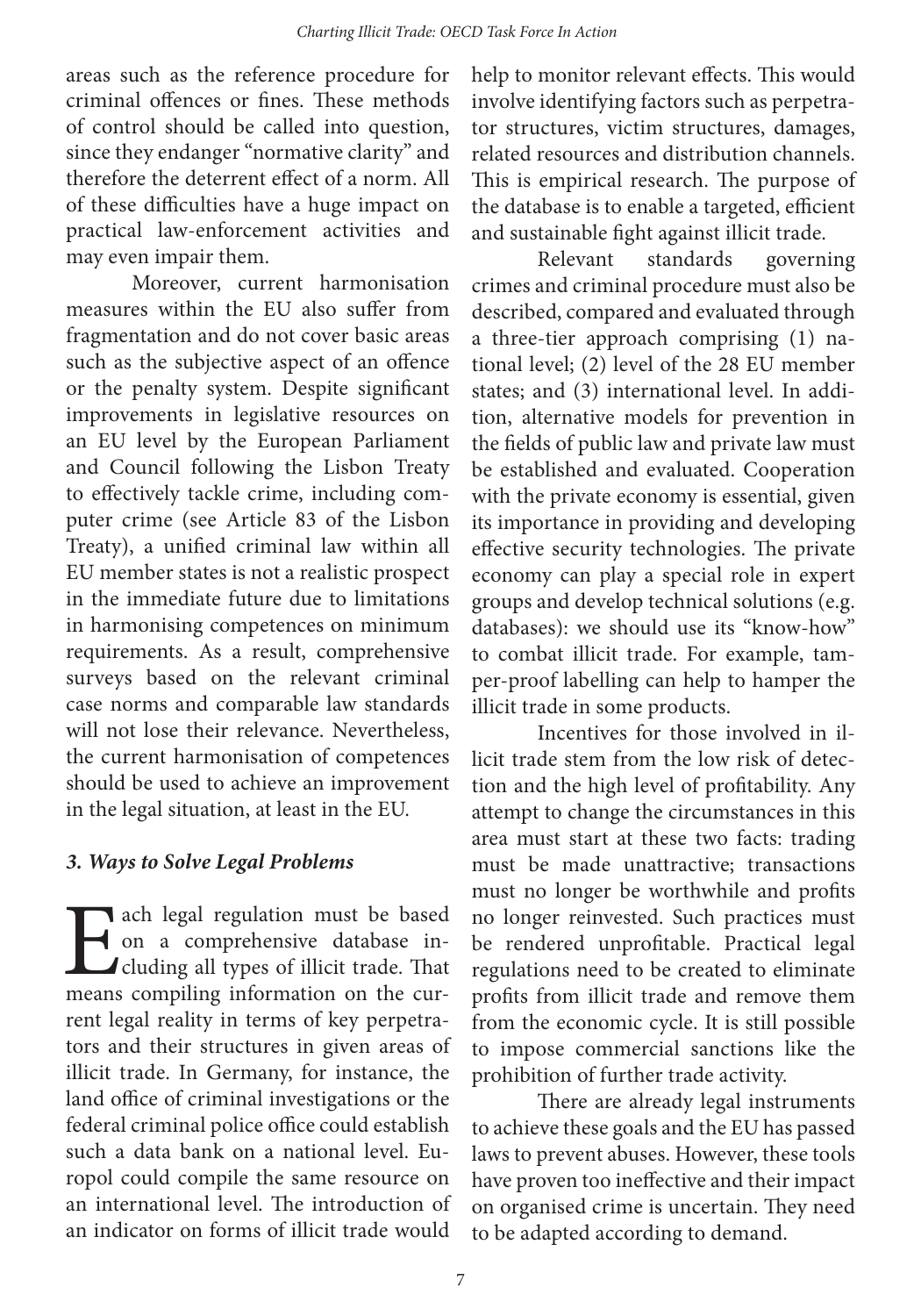Illicit trade stretches beyond the borders of the EU. Aspects such as criminal structures, which can easily develop, and less prosecution favour illicit trade outside of the EU. Therefore, it is of particular importance that we implement a human rights treaty on an international level and establish a common legal framework, as well as developing preventive models and strategies. To prevent the various forms of illicit trade, it is essential that prosecutors cooperate closely on a national and international level.

#### **III – Illicit Trade and Public Policies**

The way in which policymakers respond to trafficking is often under-<br>mined by official hypocrisy. For<br>many years, offshore platforms were used to spond to trafficking is often undermined by official hypocrisy. For many years, offshore platforms were used to circumvent taxes and to support commissions and kickbacks, while masking assets linked to criminal activities. Since deregulation in the nineties, there has been an acceleration in the collapse of financial sectors and the emergence of new contributors to the shadow economy.

Despite—or perhaps because of the 2008 crisis, criminal activities have become increasingly profitable. Illicit business is little affected by economic shocks and is free to select its markets, invest in R&D, offer incentives to its top salespeople, develop catchment areas and reap significant margins while learning the tricks of active investors. The only difference is that its approach to dealing with competitors is somewhat more "definitive" than in the conventional economy.

Through the "Yakuza recession" of the eighties, the US Savings & Loans crisis of the same period, and subsequent events in Mexico, Russian and Thailand, a series of financial crises with criminal overtones has rattled the world's biggest nations. All of this has happened under the nose of seemingly oblivious central regulators, despite the fact that though the International Monetary Fund estimates dirty money to represent somewhere between 1% and 5% of global GDP. The criminal underworld has become a key player in international finance.

Criminal organisations started small, to test the market. They began with a few hundred thousand francs before ramping up to the theft of several thousand billion euros after 40 years of honing their practices. Just like the Ponzi scheme that will soon celebrate a century of swindling and seems more effective than ever. What next?

With these different misappropriations of funds on a massive scale and the creation of the Bank of Credit and Commerce International (BCCI),<sup>9</sup> the criminal sector had firmly established itself as a key economic player.

<sup>&</sup>lt;sup>9</sup> The Bank of Credit and Commerce International was founded in Pakistan in 1972 by Agha Hasan Abedi, from a Shiite family, with ties to the richest Arabic and Pakistani families, including Saudi Arabia's Bin Mahfouz family, Pakistan's Gokal family and Abu Dhabi's Gaith Pharaon family. BCCI Holding SA was registered in Luxembourg in 1972. BCCI SA was registered in the Cayman Islands in 1975. In 1988, the BCCI subsidiary in Tampa, Florida, was implicated in drug trafficking. In July 1991, BCCI filed for bankruptcy. Time magazine called it the "dirtiest bank of all". During its investigation into the Noriega scandal, the Senate commission chaired by future US presidential candidate Senator John Kerry noted that the BCCI was helping to launder money from the cocaine trade under General Noriega, president of Panama. In December 1992, senators John Kerry and Hank Brown, a Republican from Colorado, published *The BCCI Affair*, which covers the scandal and gives evidence of links between the BCCI and terrorist organisations. The report suggests the involvement of the Justice Department, the Treasury, customs and the Fed, along with influential lobbyists and the CIA (*The BCCI Affair*, Report to the Committee on Foreign Relations, United States Senate, Senator John Kerry and Senator Hank Brown, December 1992).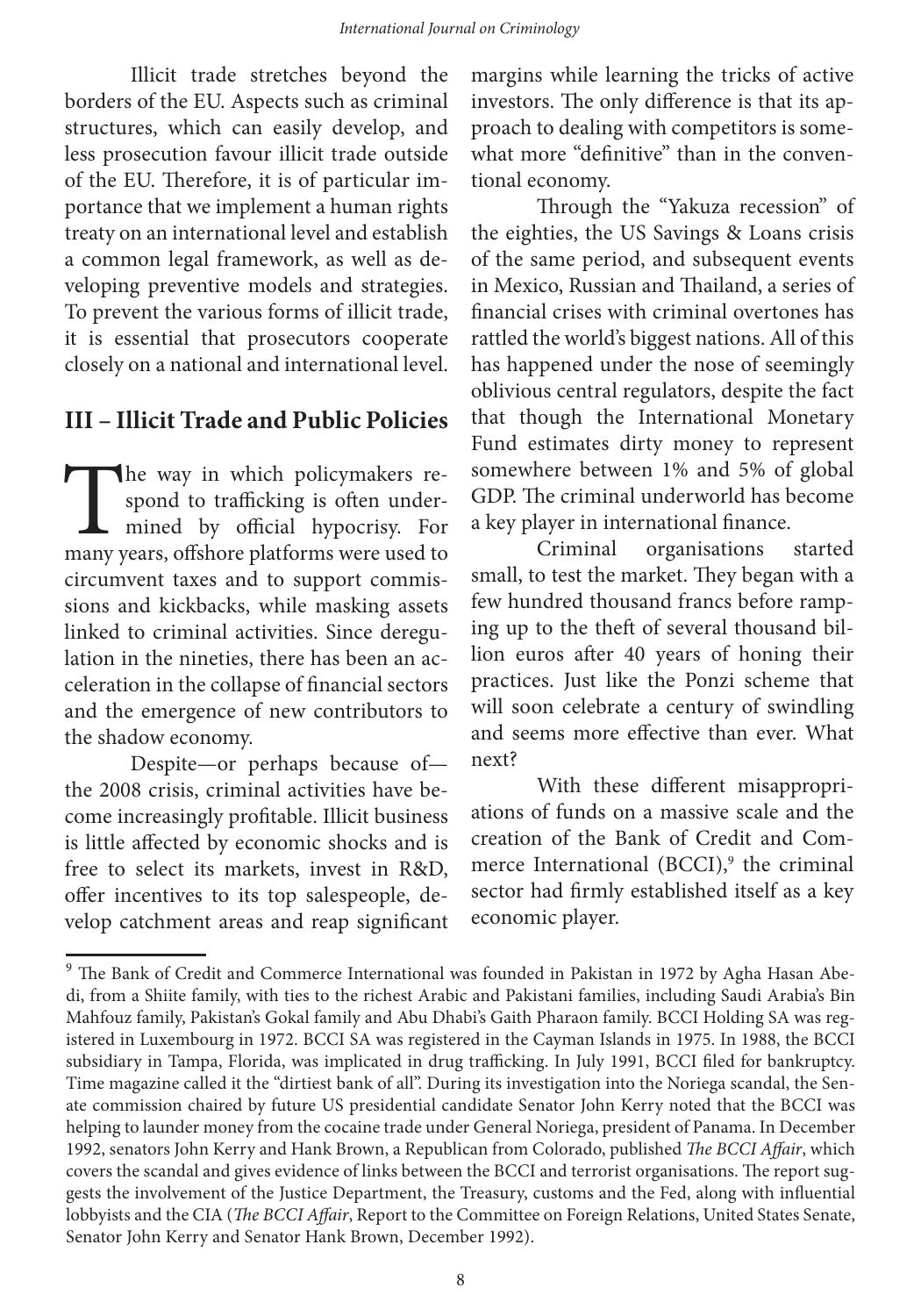Here and there, stretching to the borders of the Balkans, the United States, Lebanon, the Persian Gulf and the UK, we are discovering or at least seemingly discovering bank branches, subsidiaries and organisations that are almost entirely used not only for conventional laundering and manipulations of markets and indices, but also criminal investments.

An "official" industry used to finance crime is now a reality. It draws on the methods and tools of conventional financial systems. None of these is really an isolated issue. Even if there is probably no centralised crime organisation in place today, methods of cooperation are developing and the influence in Europe of criminal organisations based outside of Europe is growing.

More recently, the Europol's Organised Crime Threat Assessment (OCTA) underscored the increasingly important input of financial experts on matters related to criminal activities, given the extent to which the race for profits extends beyond pure legal or moral considerations.

The increasingly hybrid nature of criminal organisations, their ability to morph into conglomerates covering more and more sectors, their impact as a key player in times of crisis, their ability to create new opportunities and their new fields of activity are all contributing factors. There is no longer a single "grey area" somewhere on the periphery: we now face a Criminal Enterprise that has gone global and has succeeded—by slipping through all the chinks in the old world armour of backward-looking state control to establish itself as one of the most powerful economic operators on the planet. Moreover, "al-Qaeda tunnel vision" has long handicapped the campaign to combat organised crime.

The process of corruption and wilful blindness on the part of many global financiers is now visible and more often than not penalised. Yet it is done so through settlements that

have little real effect on future practices. The close ties between criminals and their banks, the oft-ignored or underestimated fraudulent aspect of financial crises for at least half a century… all of this is now coming to light. Crime accompanies, amplifies and, at times, provokes financial crises. US Attorney General Michael Mukasey's 2008 warning that organised criminals have penetrated the markets should be taken as a clarion call.

Crime and finance no longer simply coexist side by side. Global finance is no longer solely the victim of armed attacks or the theft of information. Some have chosen to be in bed with criminals and sometimes even engage in criminal activities. The potential for profit has become a powerful incentive for the growth in illicit activities, well beyond the scope of traditional "tax optimisation" which, for many well-established banks, was enough to warrant the existence of offshore financial centres.

Drawing up effective public policies requires an initial consensus on the underlying issues that always impact on political decisions. We cannot successfully deal with tax havens without first addressing the problem of commissions and kickbacks, especially from the arms trade.

No tax haven can long withstand the determined action of major countries that are the victims of such "optimisation", now a fancy euphemism for fraud. However, that also means ensuring that these countries do not also have their own offshore/inshore operations and have enough foresight to check what is on their own doorstep.

Dangerous fakes are part of the problem. There are three types:

> 1. The "real-fake" (a genuine product stolen from its usual distribution network, generally with the help of the manufacturer, to avoid paying taxes, which mainly threatens the public purse);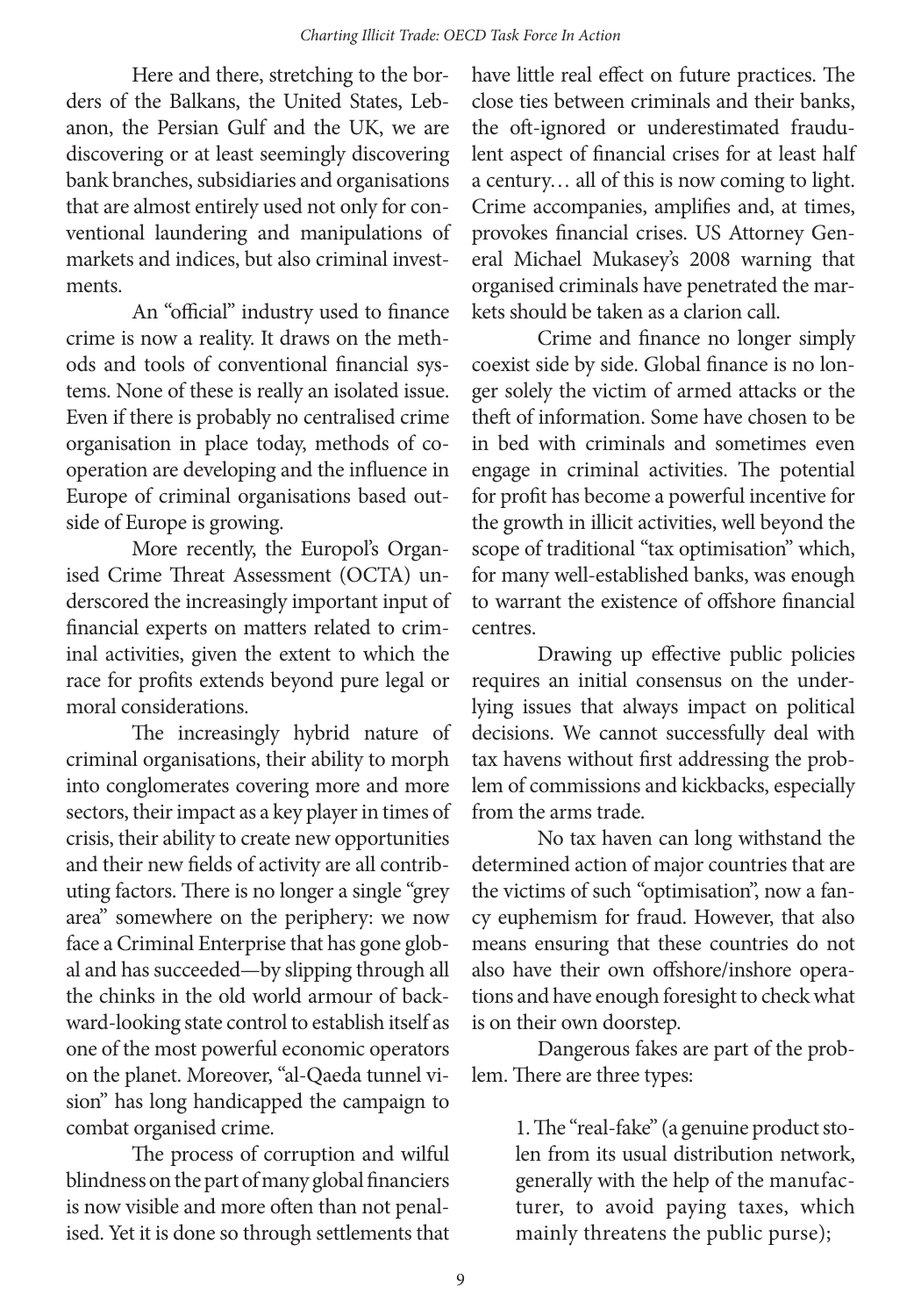2. The "fake-real" (a fake product made to look like the genuine article, generally to avoid paying fees with regard to copyright and trademarks, which mainly threatens the original manufacturer);

3. The "fake-fake" (a fake product that is useless or dangerous, which mainly threatens the consumer).

Each of these fake products requires a different response, along with interest groups whose make-up cannot on the face of it anticipate the bona fide nature of all participants. That means moving away from ready-made public policies applied in a copy-and-paste fashion in favour of more tailored policies, which will naturally involve taking into account specific local requirements.

Public policy is not a lesson in morals or ethics. Governments are not (yet) NGOs and are forced to juggle conflicting priorities. Should they build fewer diesel engines to protect citizens' long-term health or—to prevent a crisis in the immediate future—grant major tax breaks for diesel vehicles and pump prices to protect an ailing automotive industry? This is just one of countless issues to be tackled.

Priorities include hybridisation, drug addiction, food quality, fiscal traceability, operational intelligence on a local level, etc. These issues are handled with varying degrees of courage and willingness depending on the date of the next election (which always seems too close). However, when the crisis erupts, we need to move with a sense of urgency. This provides a small window of opportunity to move forward and make up for lost time or a lack of action, resulting from weakness or fear.

In this respect, new technologies have a crucial part to play. To validate or invalidate the human intuition that is the only means of detecting and unearthing new developments and moving away from the retrospective approach that involves preparing for the previous battle (already lost) instead of the next.

Today, the scale of the crisis has closed that window of opportunity. We place restrictions on legal financial transactions while shadow banking expands unchecked. We tax transactions and shadow trading thrives. This all occurs quite openly, of course, since governments are accustomed to helping with one hand what they hold back with the other. When both hands move with the same sense of purpose, then the time for law and order will return.

To plan a consistent approach, the introduction of an international agreement between major powers directly dealing with fraud would pave the way for a virtuous cycle of initiatives. The United States, China, India, Russia, Germany, the UK, France, Italy, Turkey, Saudi Arabia, Canada, Brazil and South Africa could—at the request of the OECD—create an interest group to combat fraud and encourage international organisations to introduce a binding system of international negotiations, backed by a tool for early analysis and monitoring of these issues, while at the same time removing those systems that currently make it possible to escape government control.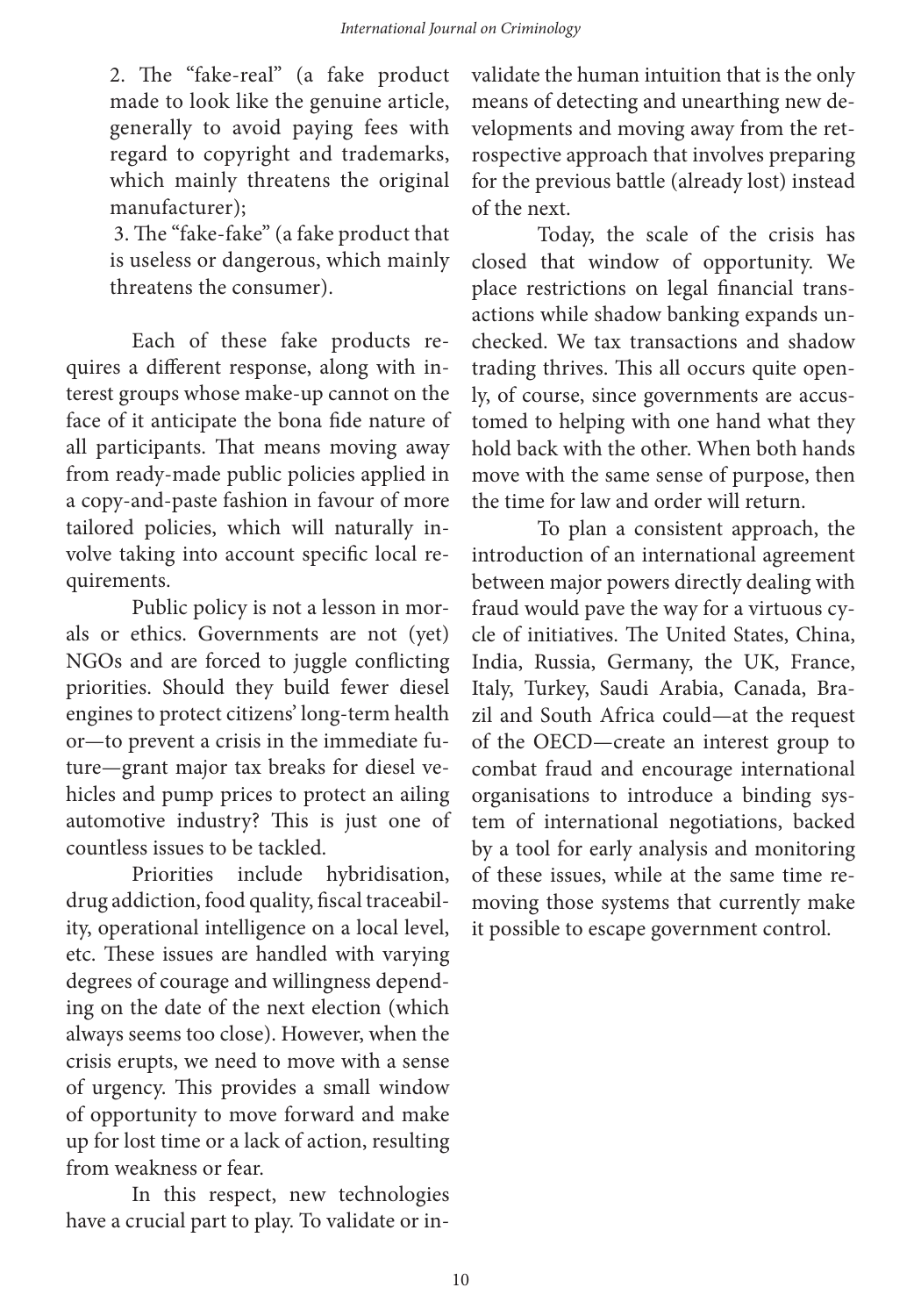# **Does Policing Have an Impact on Homicides?** Maurice Cusson<sup>A</sup>

Traditional police sociology has shown little interest in the police's relationship with crime rates. Sociologists have acted as if police and crime were two separate planets with no connections between them. These sociologists have studied police culture and the use of force by law enforcement officers, but it has never occurred to them to ask: What works in terms of policing? Only with Sherman's research did the question "What works?" start to be asked and answered with statistics (Sherman and Berk 1984). Since then, research on the effectiveness of policing has increased. And we now know better what works to reduce crime, and what does not, as well as why (see the assessments by Sherman and Eck 2002; Braga and Weisburd 2010; Cusson 2010; Blais and Cusson 2008; Sherman 2013).

In this article, I will review the current state of knowledge related to the impact of policing on homicide rates. These rates are a good indicator of the ability of police organizations to have an effect on violent crime. Homicide is the most serious and most statistically measured of all crimes. Its different forms generally occur in tandem with other serious crimes, such as armed robbery.

Most researchers who have studied the effectiveness of policing have limited their research to a single country (most often the United States) and over a relatively brief period. Their results are not always conclusive because they lack a way to measure the quality of policing and because the variations are not significant enough both in terms of homicide rates and the variables of policing. It is therefore important for researchers to broaden their horizons to see what is happening in several countries and over several time periods. The variations in policing and in homicides can thus become much more significant.

The present article will answer to the question posed in the title in four parts:

- The first part will present the results of a transcultural comparative analysis that relates an indicator of police performance measured in 77 countries with the corresponding homicide rates.
- The second examines the main results of research into the remarkable decline in homicide rates in New York following the well-known reorganization of the New York City Police Department (NYPD).

<sup>&</sup>lt;sup>A</sup> International Centre for Comparative Criminology, University of Montreal

<sup>1</sup> On this crisis see (in French) Jean-François Gayraud, "*Crises Financières: la Dimension Criminelle*" (Financial Crises, the Criminal Dimension), *Défense Nationale et Sécurité Collective*, December 2008; Jean-François Gayraud, "*La Dimension Criminelle de la Crise des Subprimes*" (The Criminal Dimension in the Subprime Crisis), *Diplomatie*, Special Edition No. 8, April–May 2009 and (in English) Kitty Calavita, Henry N. Pontell, and Robert H. Tillman, "*Big Money Crime, Fraud and Politics in the Savings and Loan Crisis*", University of California Press, 1997.

<sup>2</sup> On this crisis see Jean-François Gayraud, "*Le Monde des Mafias, Géopolitique du Crime Organisé*" (The Mafia World, Geopolitics of Organized Crime) (Odile Jacob, 2005 and 2008); Jean-François Gayraud, Crises Financières: *la Dimension Criminelle* (Financial Crises, the Criminal Dimension), *Défense Nationale et Sécurité Collective*, December 2008.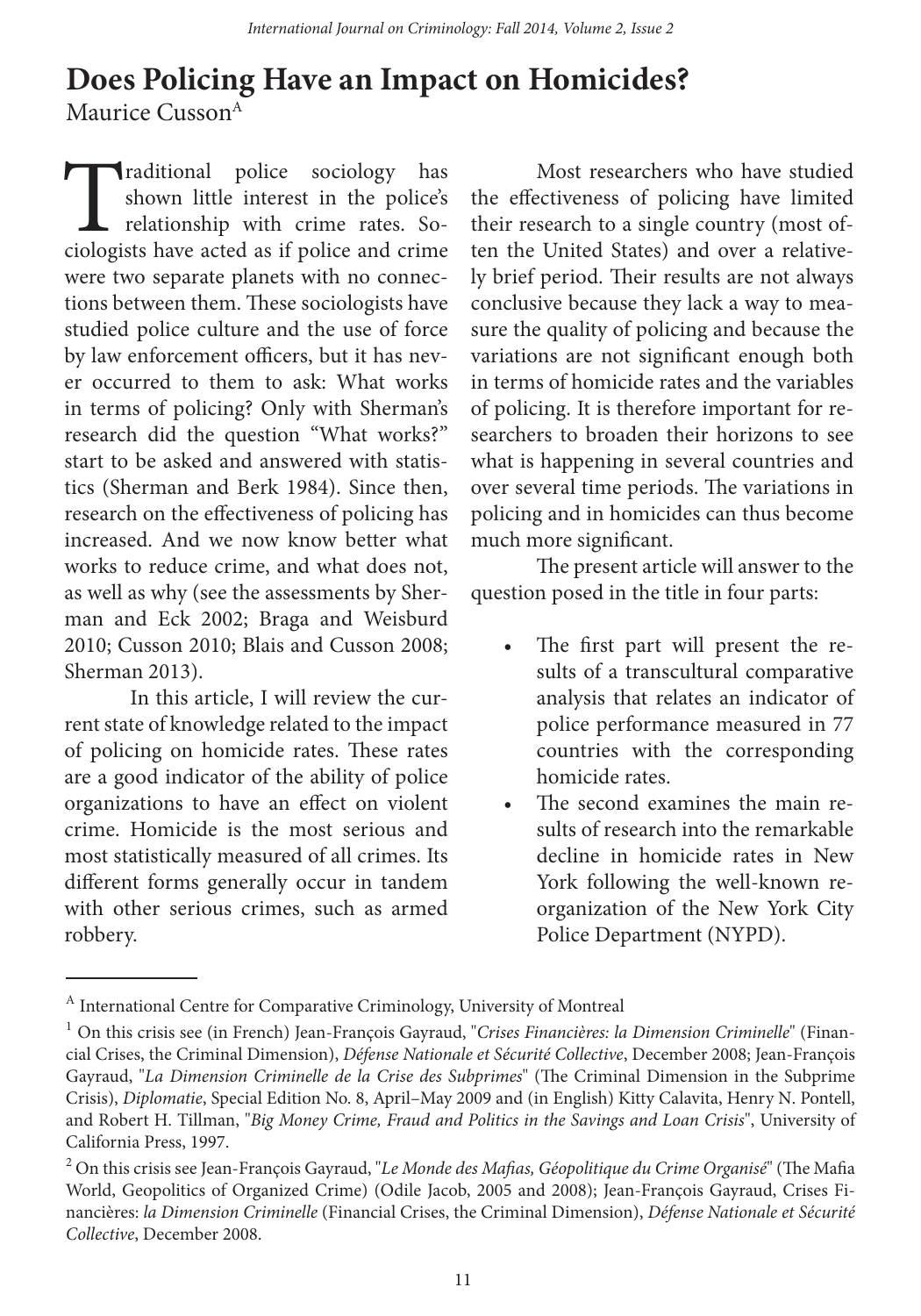- The third part will look back in history to ask: What effect did the establishment of two major police organizations, in Paris in the seventeenth century and in London in the nineteenth century, have on homicides?
- The fourth and final part will list the reasons for the failure of policing and the conditions that can make it effective.

# **I - Global Homicide Rates Vary in Inverse Proportion to Police Performance**

Torking with the "World Homicide Survey" team, Paul-Philippe Paré (2013) wanted to know if homicide rates were related to a police performance indicator inspired by the Van Dijk indicator (2008). He examined the homicide rates per 100,000 inhabitants for the years 1998 to 2002 (data from the United Nations Office on Drugs and Crime (UNODC)). The indicator measuring police performance was drawn from the responses obtained from international surveys of victimization and other surveys of corruption on the perception of the police, and on the percentages of crimes reported to the police by victims. Responses to five questions were combined to create this indicator of police performance:

> 1. Corruption: Do police officers in the country ask citizens for bribes?

> 2. Public satisfaction: "Are you satisfied with the way your local police force does its job?"

> 3. Victim satisfaction is measured using the same question.

4. Police reliability: "To what extent do you trust your police service to enforce the law?"

5. Percentages of crimes reported to the police by victims, a sign that people trust the police.

Indicators of underdevelopment are known to correlate closely with homicide rates in the world. For this reason, Paul-Philippe Paré used a United Nations indicator of socioeconomic development in his analyses, using the median income of citizens adjusted to the price of goods and services, life-expectancy, and access to education.

First observation: the five elements that make up the indicator of police performance are in correlation with each other and with homicide rates, with strong correlations from 0.59 to 0.74. Second observation: a multiple regression analysis that includes the indicator of socioeconomic development in the model shows that police performance presents a significant explained variance of 0.52 and the indicator of socioeconomic development ceases to reach the level of significance.

The correlations and regression analysis confirm the hypothesis that the police can reduce homicides if they are honest and gain the trust of citizens. When citizens have a favorable attitude towards the police, they are more inclined to call 911 when they are the victim of a crime and to cooperate with the police. As a result, police officers receive regular information from victims and the general public about crime rates. And clearance rates will also tend to be high, which has a deterrent effect on individuals who might consider killing someone.

<sup>3</sup> On this transition see Joseph Stiglitz, "*Quand le Capitalisme Perd la Tête*" (When Capitalism Loses its Head) (Fayard 2003); Joseph Stiglitz, *La Grande Désillusion* (Globalization and its Discontents) (Fayard 2002).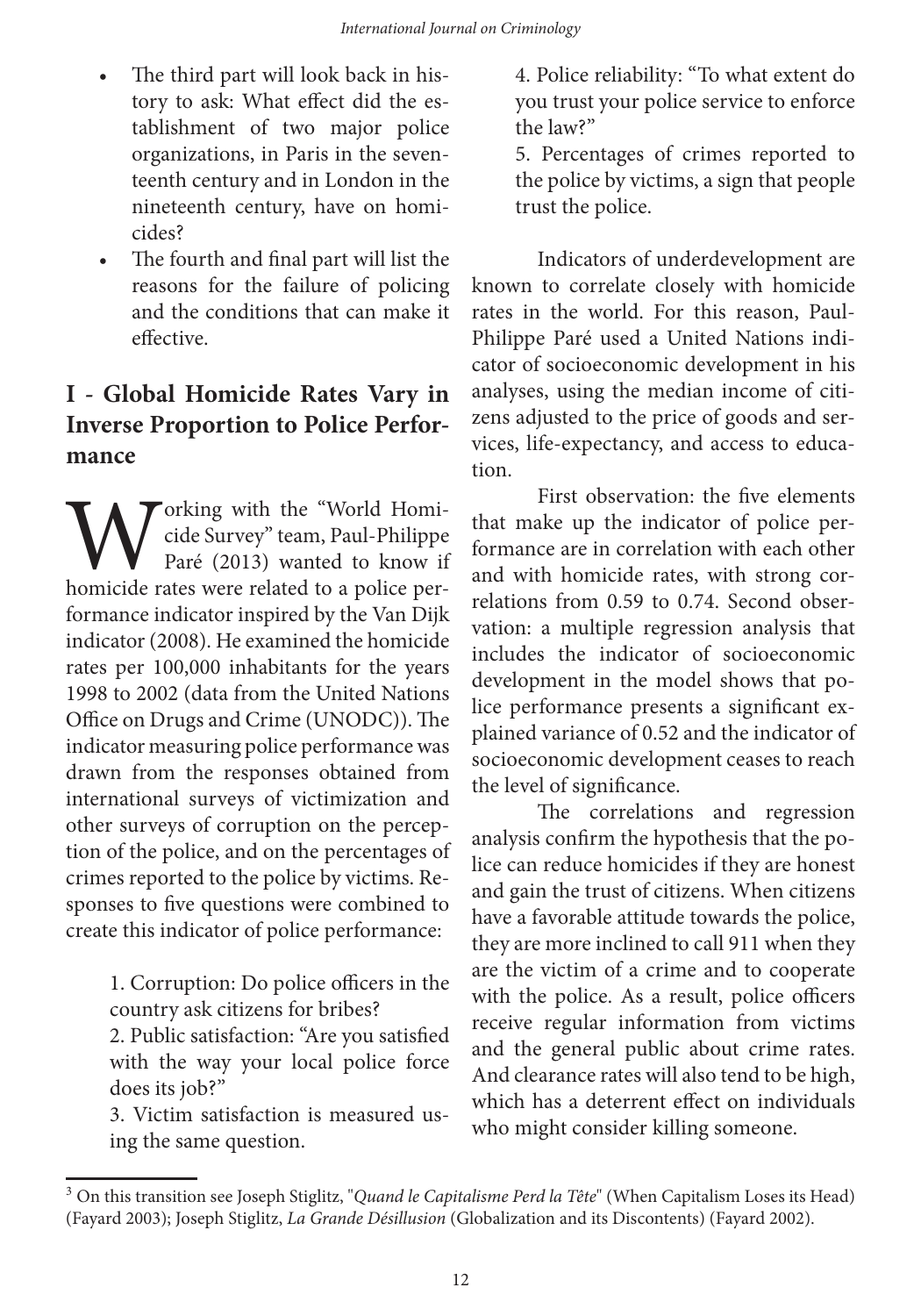# **II - New York's "Success Story" Can Be Explained by the NYPD's New Strategy**

In terms of police effectiveness, one of<br>the most remarkable and most analyzed<br>evolutions is the significant drop in<br>crime rates in New York during the 1990s n terms of police effectiveness, one of the most remarkable and most analyzed **L** evolutions is the significant drop in and 2000s. During this period, the rates of robbery, breaking and entering, rape, and homicide dropped by almost 80%. In 1990, homicide rates in the city were at 30.7 per 100,000 inhabitants; in 2009, they had fallen to six per 100,000 inhabitants. It is also true that crime rates dropped in the United States and in Canada over the same period. Be that as it may, New York City is distinct in having a drop in crime rates that was twice as great as other American cities (Zimring 2012, 5, 16, 29, 36; Zimring 2006).

The leading criminologists who have studied the drop in crime in New York attribute it to the reorganization of the city's police force under the impetus of its chief, Bratton, who took office in 1994. The new commissioner entered his post with the goal of fighting crime, a priority that was taken all the more seriously because both Giuliani, the mayor of New York, and Bratton agreed it was possible to reduce crime rates despite structural factors. The new commissioner put in place a style of leadership that gave responsibility to the commanders of local precincts. During meetings where the criminal problems of each precinct of the city were examined with the aid of the CompStat system—which allowed for real-time

representation of movements in crime rates and their distribution—very precise targets were identified. Performances were evaluated and police officers who dragged their feet were demoted. Crime hot spots in the city were identified and studied (Silverman 1999).

Several studies have demonstrated that improved police performance was at the origin of the drop in crime rates in New York. Zimring (2006 and 2012), after eliminating all other hypotheses for the drop in crime rates, related it to five police improvements: 1) vigorous police action against crime hot spots and drug markets; 2) "aggressive" policing; 3) the questioning and frisking of suspects caught for disorderly conduct or minor offences, which led to disarming criminals who carried firearms; 4) the increase in the size of the police force; and 5) the implementation of CompStat (a system for the rapid analysis and visualization of the distribution of criminal activity in time and space).

Besides Zimring, two teams of criminologists attempted to answer the following question with the help of statistics: Have police operations against disorders reduced crime rates in New York? Rosenfeld et al. (2007) established that, all things being equal, the more penalties for disorders increased in a precinct of a city, between 1998 and 2000, the more homicides and robberies tended to decline. For their part, Messner and his colleagues (2007) were able to obtain data broken down for 74 precincts of the city for the years ranging from 1990 to

<sup>4</sup> On this crisis see a number of articles by Jean-François Gayraud: "*La Dimension Criminelle de la Crise des Subprimes* (The Criminal Dimension of the Subprime Crisis), *Diplomatie*, Special Edition No. 8, April–May 2009; "*Crises Financières: la Dimension Criminelle Un An Après*" (Financial Crises, the Criminal Dimension One year On), *Défense Nationale et Sécurité Collective,* December 2009; "*Capitalisme Criminel: Subprimes ou Subcrimes?*" (Criminal Capitalism: Subprime or Subcrime?), Cité, No. 41, PUF, March 2010.

<sup>5</sup> See Noël Pons, "*La Crise des Subprimes: une Aubaine pour les Criminalités?*" (Subprime Crisis: A Bonanza for Criminals), Cahiers de la Sécurité, No. 7, January–March 2009.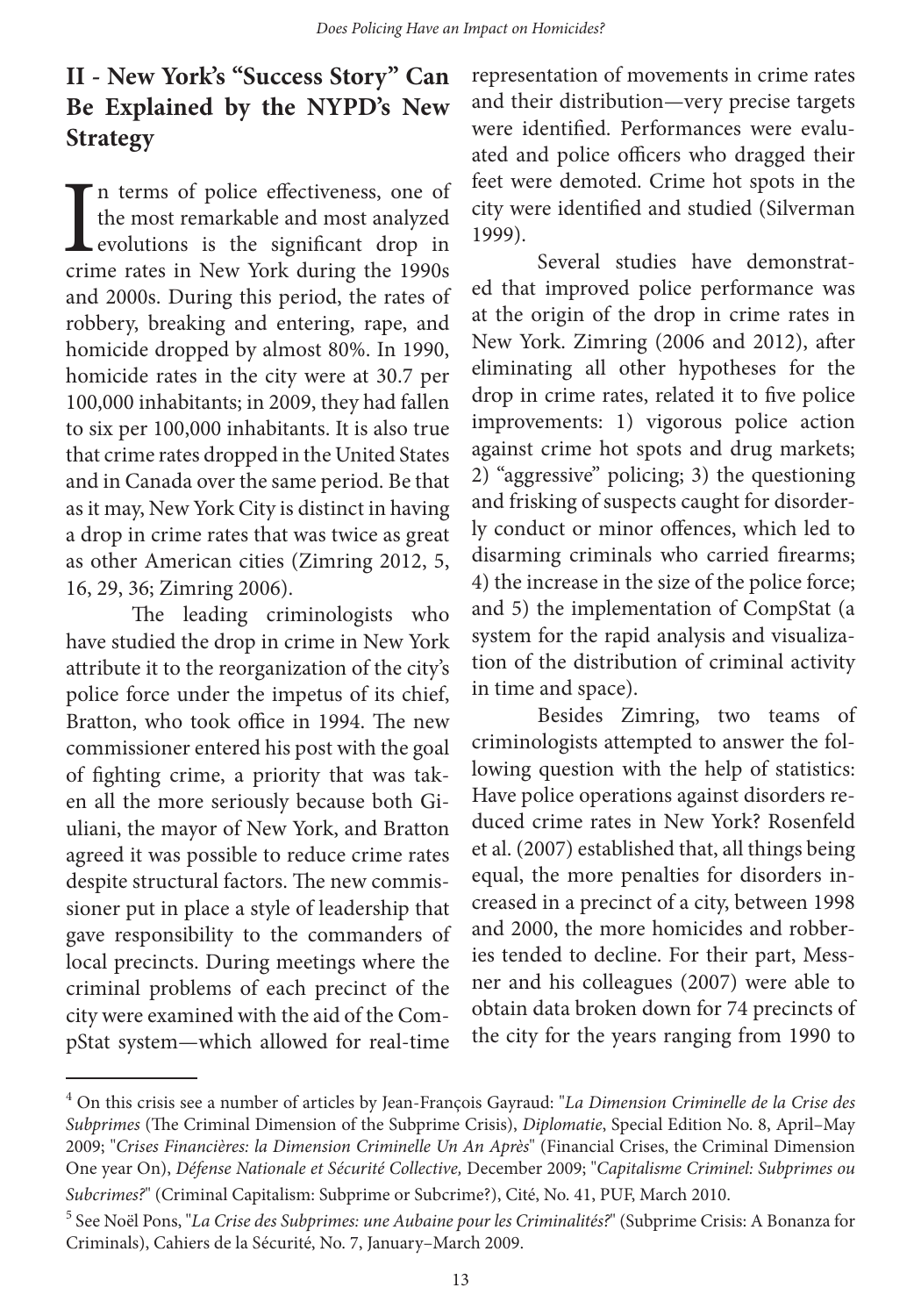1999. Their analysis of the changes in each of the variables examined year by year and neighborhood by neighborhood showed that the increase in the number of penalties for disorders reduced the number of robberies and homicides committed with a firearm, but had no influence on homicides without firearms.

How did the strategy implemented by Bratton have an impact on homicides? First, by disarming armed robbers, dealers, and other criminals, they then committed many fewer murders during robberies, arguments, or fights. Second, targeted police operations disrupted criminal networks. Third, heightened pressure from increased police checks probably led many delinquents to abandon their criminal career or at least commit fewer misdemeanors and crimes.

# **III - Between the Seventeenth and Nineteenth Centuries, the Emergence of Strong Police Organizations Was Followed by a Drop in Homicides**

It is now common knowledge that homicide rates decreased considerably in Europe between the fifteenth and twentieth centuries. The sizeable volume of work It is now common knowledge that homicide rates decreased considerably in Europe between the fifteenth and twenby historians and criminologists has established that homicide rates in medieval Europe were at the level of 40 per 100,000 inhabitants, while in Western Europe today it is between one and three per 100,000 inhabitants (Eisner 2003). This progress towards nonviolence has been explained in very broad terms as the civilizing process, the monopolization of violence by the state, the progress of the rule of law, the development of self-control, the rise of humanitarianism, the pacification of conflicts by municipal authorities, the progress of reason and the

Enlightenment, and the criminalization of violence (Elias 1939a and b; Eisner 2003; Muchembled 2008; Spierenburg 2008; Pinker 2011). Unfortunately, these explanations remain at a very abstract level and say little about the way that social actors had a concrete impact on reductions in violence and what institutions contributed to this pacification of manners. Two important moments in the history of European policing, however, give us reason to believe that this reduction in homicides is, at least in part, due to progress in policing.

Thus, the creation in 1667 of the police lieutenancy in Paris under Louis XIV can be seen as a major moment in the modernization of the police and its establishment as a strong institution distinct from the judicial system. Before that time, the sergeants of cities and other personnel responsible for enforcing judicial decisions were few in number, often corruptible, and unable to arrest notorious criminals because power relationships were not in their favor. As soon as the police lieutenancy was put in place, the agents and commissioners of this organization had sufficient numbers and were organized enough to intervene in brawls, prevent criminal behavior (in particular by lighting the streets of Paris), organize an effective information system, and arrest any group of criminals (Saint-Germain 1962; Lebigre 1993 and 2005).

After 1667, the policing model established in Paris spread to the other major cities in France. It is certainly not by chance that homicide rates in France in the eighteenth century were much lower than during the preceding centuries: approximately two per 100,000 inhabitants in the few regions of France for which records were kept (Nassiet 2011, 298).

In England, the policing situation before the nineteenth century was not very different from the situation in France before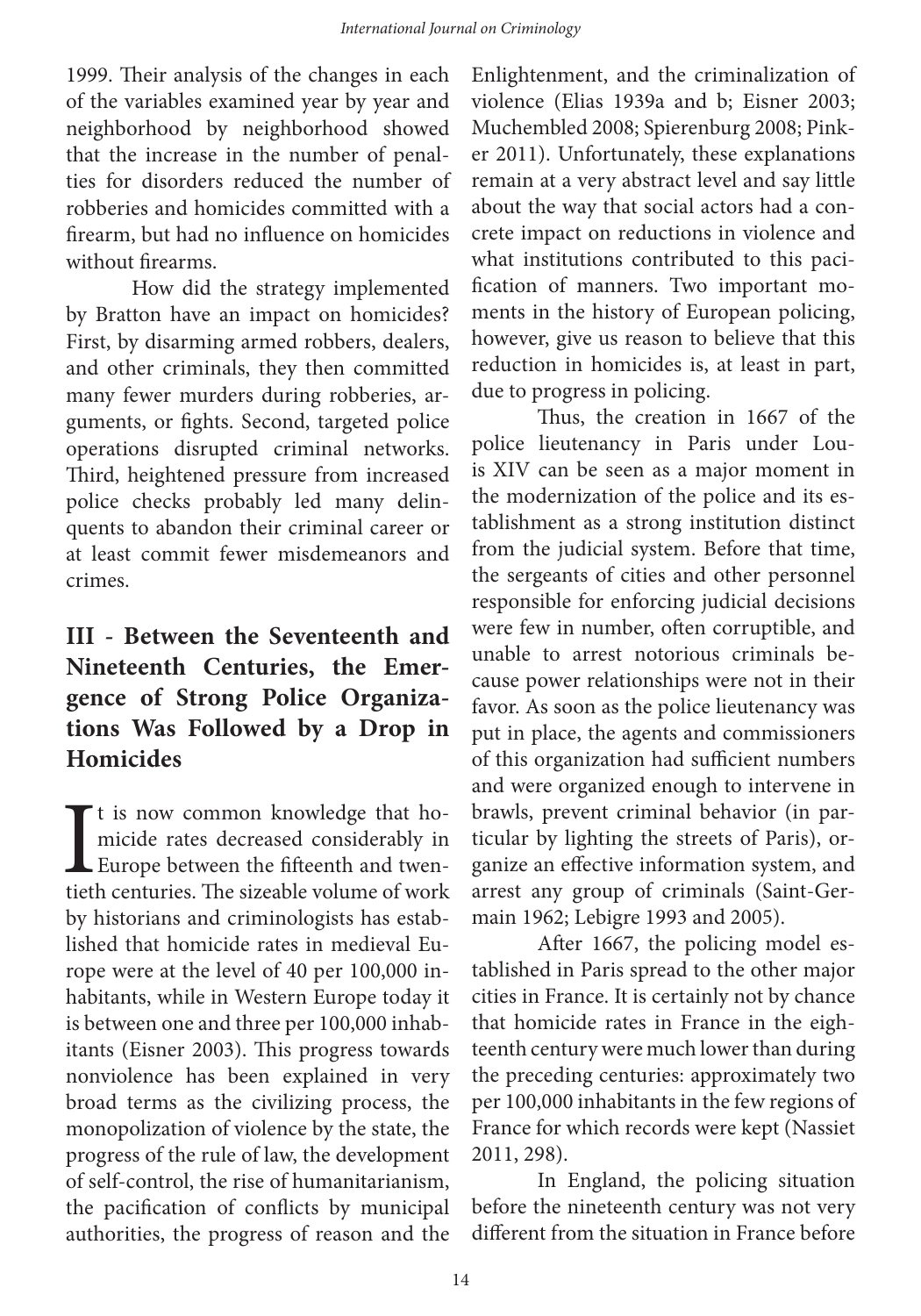1667. There were few constables, they lacked the backing of a strong hierarchy, and they were easily corrupted and often intimidated by determined criminals. The history of the creation of the Metropolitan Police of London in 1829 is well documented. It was a new organization of police officers with better pay and independent of judicial authority. The instructions given to this new police stipulated that its goal was first and foremost prevention. The new constables wore a uniform; they were required to act in a civil manner; they did not carry firearms; and they were sparing in their use of force. Discipline was rigorous and officers were supported by the organization. Over time, these police officers, very present in places where brawls could occur, were accepted by the public (Reith 1952 and 1956; Critchley 1972; Emsley 1983, 1991, and 2005; Rawling 2003). The policing model established in London quickly spread to the rest of England. It is not without interest to note that after this new police was put in place and spread to the rest of the country, crime rates, including homicide rates, recorded a very significant drop (which is very well documented by Gatrell 1980).

### **IV - Explaining the Successes and Failures of Policing**

The research mentioned above<br>demonstrates that police officers<br>who enjoy good standing with the<br>public are successful in reducing homicide demonstrates that police officers who enjoy good standing with the rates in some countries and during certain periods, while at other times and in different countries, police with low approval ratings fail at keeping the peace and security. We have also learned that in New York, before the 1990s, the police were being powerless, which led to higher levels of violence. Then, with the reorganization of the NYPD, homicide rates dropped under the pressure

of proactive policing. Finally, I asserted that the establishment of the police lieutenancy in Paris during the seventeenth century and, two centuries later, the Metropolitan Police of London were followed by reductions in homicide rates. The reasons for police failures as well as the conditions for police effectiveness can both be identified by taking these results into account as well as other recent discoveries on the subject (Sherman and Eck 2002; Cusson 2010; Braga and Weisburd 2010; and Sherman 2013).

In the following section, I will examine how policing success in dealing with homicides and crime rates in general requires a response to four major problems that the police have faced in past centuries and that they still face today in many countries around the world: 1) police corruption and public distrust of the police; 2) intimidation suffered by the police; 3) the routine passivity of police officers and their hierarchy; and, 4) police resources spread too thin.

#### *1) From Corrupt Police to Intelligence-led Policing*

We have seen how Paré's analysis<br>(2013) of the *World Homicide*<br>survey data established that<br>countries with high homicide rates tend to (2013) of the *World Homicide Survey* data established that countries with high homicide rates tend to suffer from police corruption and public dissatisfaction, which leads people to report fewer of the crimes of which they are victim to the police. It is common knowledge that, before 1990, the New York police were rocked by several scandals that called the integrity of NYPD officers into question (Silverman 1999, 31-62). Finally, French and English historians have often mentioned the corruptibility of city sergeants in France and constables in England in the fifteenth and seventeenth centuries, periods that were characterized by their high numbers of homicides.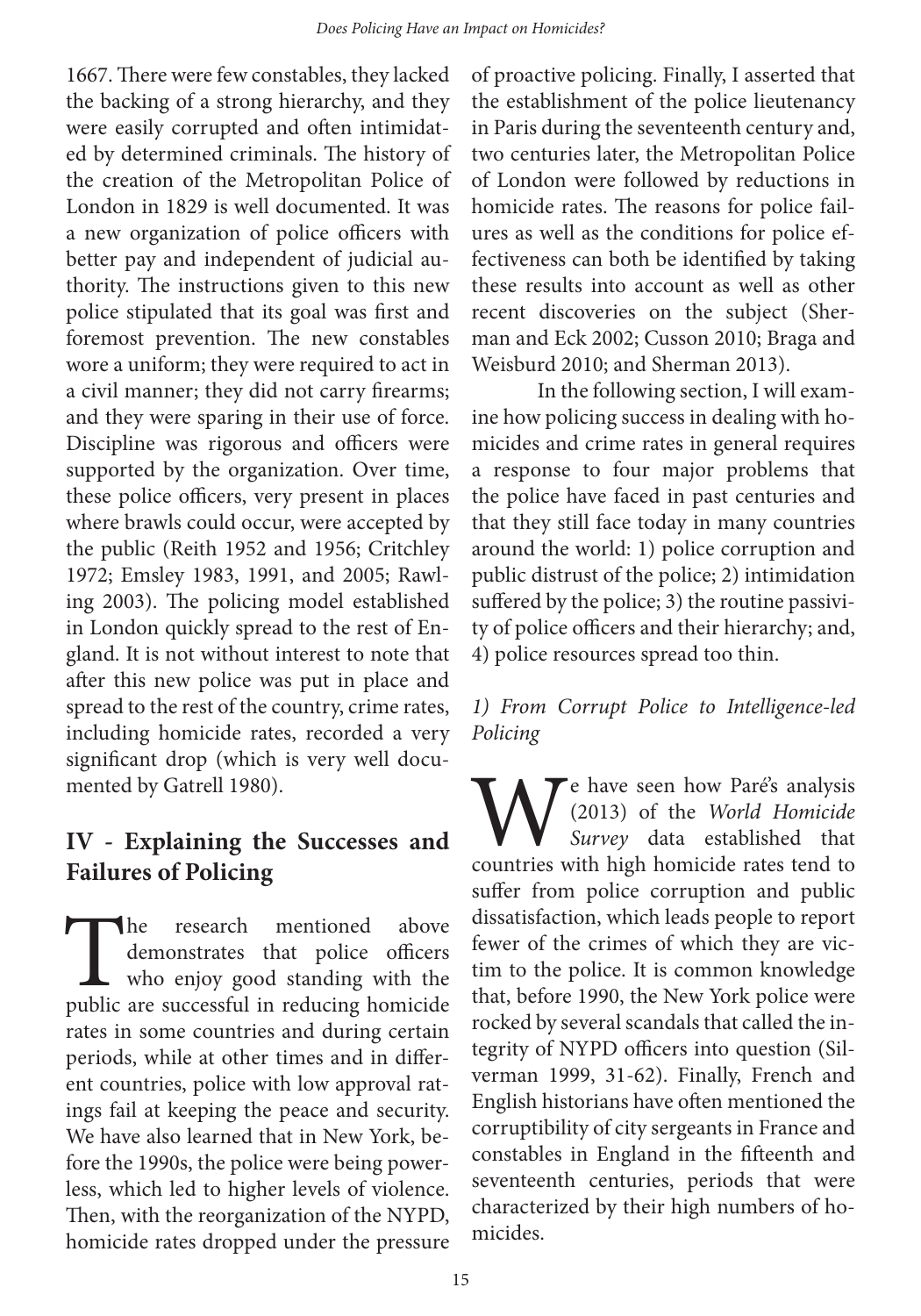It is easy to see how corruption correlates to homicide rates. Police officers who spend their time collecting bribes have little time left for fighting crime; they are disdained by citizens who refuse to call on their services, give them information, or cooperate with them. Corrupt police officers cut themselves off from the community. This can be seen in countries like Colombia and Mexico: victims refrain from calling the police, saying that nothing can be expected from them and that they risk being extorted (Gomez del Prado and Cusson 2012). On the opposite end of the spectrum, in a safe country like Japan where the homicide rates are very low, the police have a symbiotic relationship with the community. We know that in this country, small neighborhood police stations (Koban) are spread throughout all sectors of the city and encourage communication with citizens. Police officers are respected; they have excellent relationships with the public, which voluntarily provides any information requested (Bayley 1991; Parker 2001; Uranaka 2010; Uranaka and Cusson 2012).

The exchange of information between police and citizens can be seen as the first step in "Intelligence-led Policing." In fact, the first source of police information remains the information provided by victims, their family and friends, and informants. One of the conditions for this exchange of information is a climate of mutual trust between police and citizens.

In the case of murder, police officers who are in constant contact with the public will have a better chance of receiving useful information to arrest the guilty party. In the case of brawls or if an individual makes serious death threats, a police force that is seen in a positive light by the public will be called in and can put a stop to the violence or neutralize the dangerous individuals.

#### *2) Who Fears Whom?*

**History tells us that during periods**<br>marked by high homicide rates,<br>ity sergeants and constables were<br>in a weak position compared with criminal marked by high homicide rates, city sergeants and constables were in a weak position compared with criminal groups. Thus in Paris before 1667 and in London before 1829, sergeants and constables were few in number, often worked alone, and were not part of a powerful organization. When confronted by a determined criminal group, they were forced to retreat. Moreover, they did not possess enough force to arrest armed and recalcitrant criminals (Lee 1901; Gonthier 1993; Beattie 2001; Gauvard 2005). At the time, the entire repressive apparatus lacked the means to overcome criminal elements. The magistrates were also the object of threats and did not dare pass judgment against criminals protected by powerful men. Still today, in several countries in South America and Sub-Saharan Africa, police officers, judges, and prison authorities have neither the means nor the force necessary to impose themselves on determined and armed criminals. Thus, homicide rates remain high in these countries. In short, homicide rates remain high when police officers and judges are in a position of weakness in relation to criminals and are intimidated by them.

This situation is in contrast with what we know about the police and the justice system in countries with low homicide rates. These countries have structured and disciplined police organizations with sufficient numbers of personnel, who can be mobilized to provide an advantageous show of force in the event of clashes. Under these conditions, police officers are able to solve many crimes, arrest the perpetrators, and exercise a deterrent effect.

In brief, homicides become rare during periods and in countries where police officers and judges are free of fear and able to spread fear among criminals.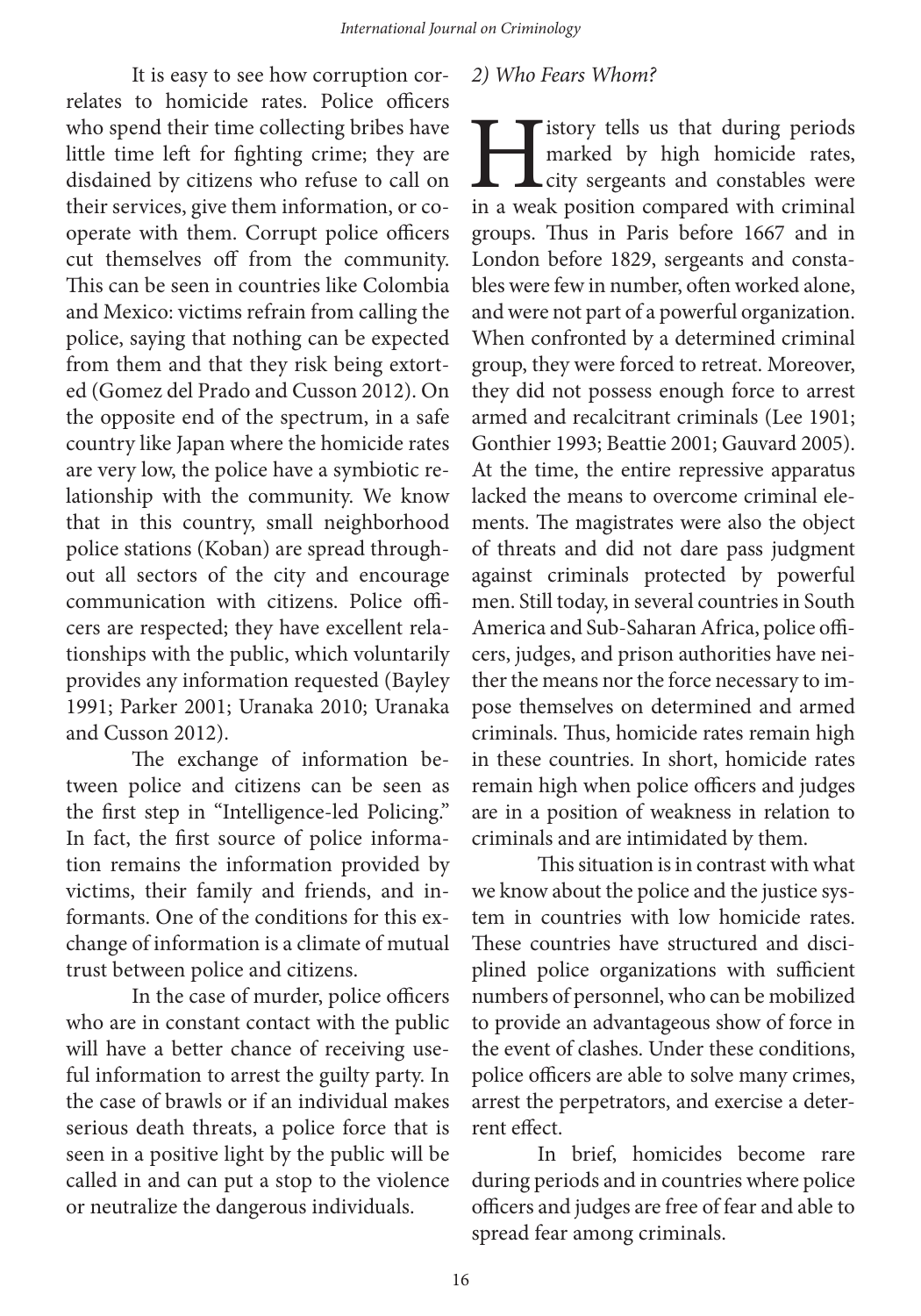#### *3) From Passive Resignation to "Problem-Oriented" Policing*

 $\prod_{\rm{lv\;v}}$ n New York, before Bratton's arrival in 1994, most senior officers and officers of the NYPD were resigned to passively witnessing the rise in crime, which they attributed to factors beyond their control, such as poverty, unemployment, and the breakdown of the family unit. High levels of violence were seen as fate, against which they were powerless. With Bratton, this resignation was cast aside and criminality was seen as a problem that could be solved. This reversal was not unique to New York. It also took place in several other cities in the United States and Canada. It was driven by public and government frustration as well as the emergence of "problem-oriented policing."

The fundamental idea behind problem-oriented policing is that police officers should not content themselves with enforcing the law and obeying orders; they should be able to identify problems that pose a threat to the security of their sector, take care to define them clearly, and then examine the solutions that have the best chances of resolving the problem defined. This model of action leads police actors to have a more pragmatic function than a legalistic one (Goldstein 1979, 1990).

Problem-oriented policing has gained a large following in the United States, the United Kingdom, and Canada. The Center for Problem-Oriented Policing widely publishes a series of more than 90 guides, each dealing with a specific problem. The Center's site receives more than 10,000 visits each month. Most senior officials from the police services of the major American cities are familiar with problem-oriented policing and many officers endeavor to apply this method. Evaluations show that when police operations are planned and implemented using this method, results follow (Braga

and Bond 2008; Clarke and Goldstein 2002; Weisburd and Braga 2006; Sherman 2013).

We can therefore make the claim that qualified police personnel trained in solving problems can implement solutions that reduce violent crime and other problems which, if they were to degenerate, could go as far as homicide.

#### *4) From Being Spread Thin to "Hot Spot Policing"*

Standard practice among most police<br>
forces is to distribute police presence<br>
relatively equally over an entire city.<br>
Excess law enforcement forces are concenforces is to distribute police presence **v** relatively equally over an entire city. Excess law enforcement forces are concentrated in a particular area more in response to pressure from interest groups than in reaction to a concentration of misdemeanors and crimes. Often, urban sectors that have the greatest need for a strong police presence receive fewer personnel than other places. This practice has led to an ineffective dispersal of security means and is now subject to criticism. In fact, Sherman et al. (1989) have shown that 50% of calls to 911 in an American city came from 3% of the postal addresses and intersections of the city. Similar results have been reproduced in other American and Canadian cities (Braga 2005; Braga and Weisburd 2010; Nagin 2013).

As a practical consequence of these observations, it is more cost-efficient to target crime "hot spots" and direct more means to them than elsewhere. And the effectiveness of this line of action has been verified: high concentrations of police forces in the form of targeted patrols or even "crackdowns" in areas of high criminal concentration reduce crime rates in a measurable manner (Cusson and La Penna 2007; Braga and Weisburd 2010; Nagin 2013; Sherman 2013).

The targeting principle has been extended to other forms of criminal concentration besides hot spots. It is therefore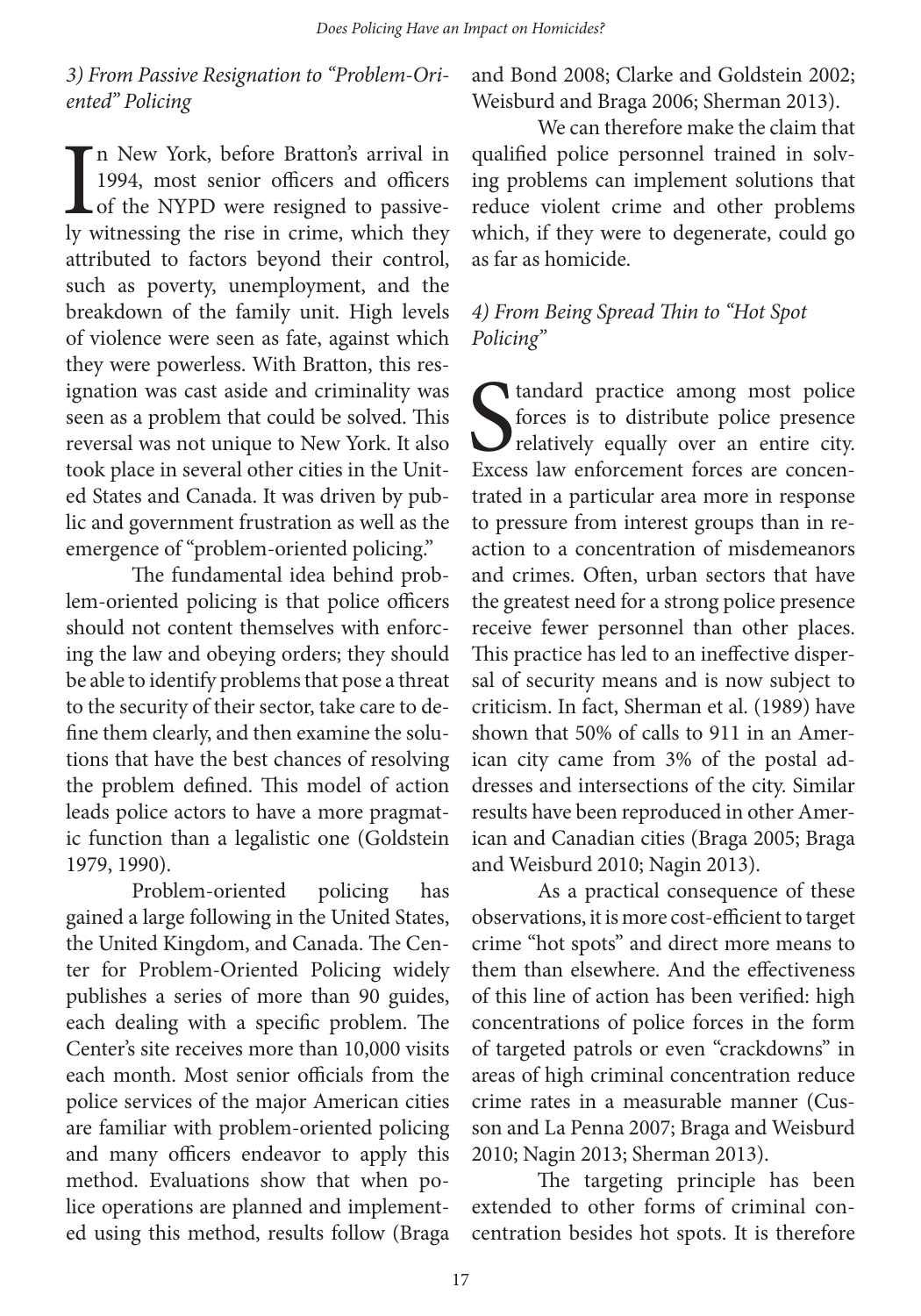recommended to target days and times of increased criminal activity, repeat offenders, and repeat victims (Sherman 2013). Once one of these targets is identified as a priority, it must be analyzed to determine the concrete factors and modalities, then different possible solutions must be developed to determine which is best suited and presents the best chance of being effective.

#### **V - Conclusion: How?**

**M** ost criminologists who deal with the impact of policing on crime rates tend to attribute it to high percentages of solved crimes. Yet there is the impact of policing on crime rates tend to attribute it to high percentages of solved crimes. Yet there is much more involved in policing: prevention, surveillance, inspections, protection of potential victims, and conflict resolution (Cusson 2010).

*Prevent.* One of the first important initiatives of the Paris police lieutenant under Louis XIV was to light the streets. The change from almost complete darkness to lighting (albeit rudimentary lighting) made bandits vulnerable to the night watch and allowed pedestrians to see potential aggressors coming. On the other side of the English Channel, when the British government decided to create the Metropolitan Police of London, its preventive role was explicitly set out in its mission statement (Critchley 1972).

In New York, Boston, and many other American cities, the police practice of stopping and checking any suspicious individual in a hot spot, and questioning and frisking him or her had two effects: a considerable number of illegally carried firearms were confiscated and criminals developed the habit of leaving their guns at home. The claim "more guns, more homicides" is no longer valid. The more pistols and revolvers are available and close at hand, the more homicides will be committed, which helps

us understand why homicides dropped in New York during the 1990s and 2000s and why homicide rates are much higher in the United States than in the rest of the Western world (Cook 2013).

*Surveillance and deterrence.* The vigilant presence of patrols in high crime areas, frequent stops, surveillance technology like video surveillance, and arrests increase the perceived risk of punishment.

*Protect vulnerable people and places.* Access controls, bulletproof glass, bulletproof vests, and bodyguards are some of the means used to protect areas at high risk of crime and people exposed to aggression. These means are mainly used by private security companies, but public policing can use them as well.

*Resolve conflicts.* When police officers dispatched by a 911 call intervene to prevent a brawl, domestic violence, altercations, or a fight from escalating, they are contributing to the peace and can prevent homicides.

# **References**

Bayley, David H. 1991 (1976). *Forces of Order: Policing Modern Japan.* Berkeley: University of California Press.

Beattie, John M. 2001. *Policing and Punishment in London 1660–1750. Urban Crime and the Limits of Terror.* Oxford, UK: Oxford University Press.

Blais, Étienne, and Maurice Cusson. 2007. "Les Évaluations de l'efficacité des interventions policières: les résultats des synthèses systématiques." In *Traité de sécurité intérieure*, eds. Maurice Cusson, Benoît Dupont, and Frédéric Lemieux. Montreal: Hurtubise HMH.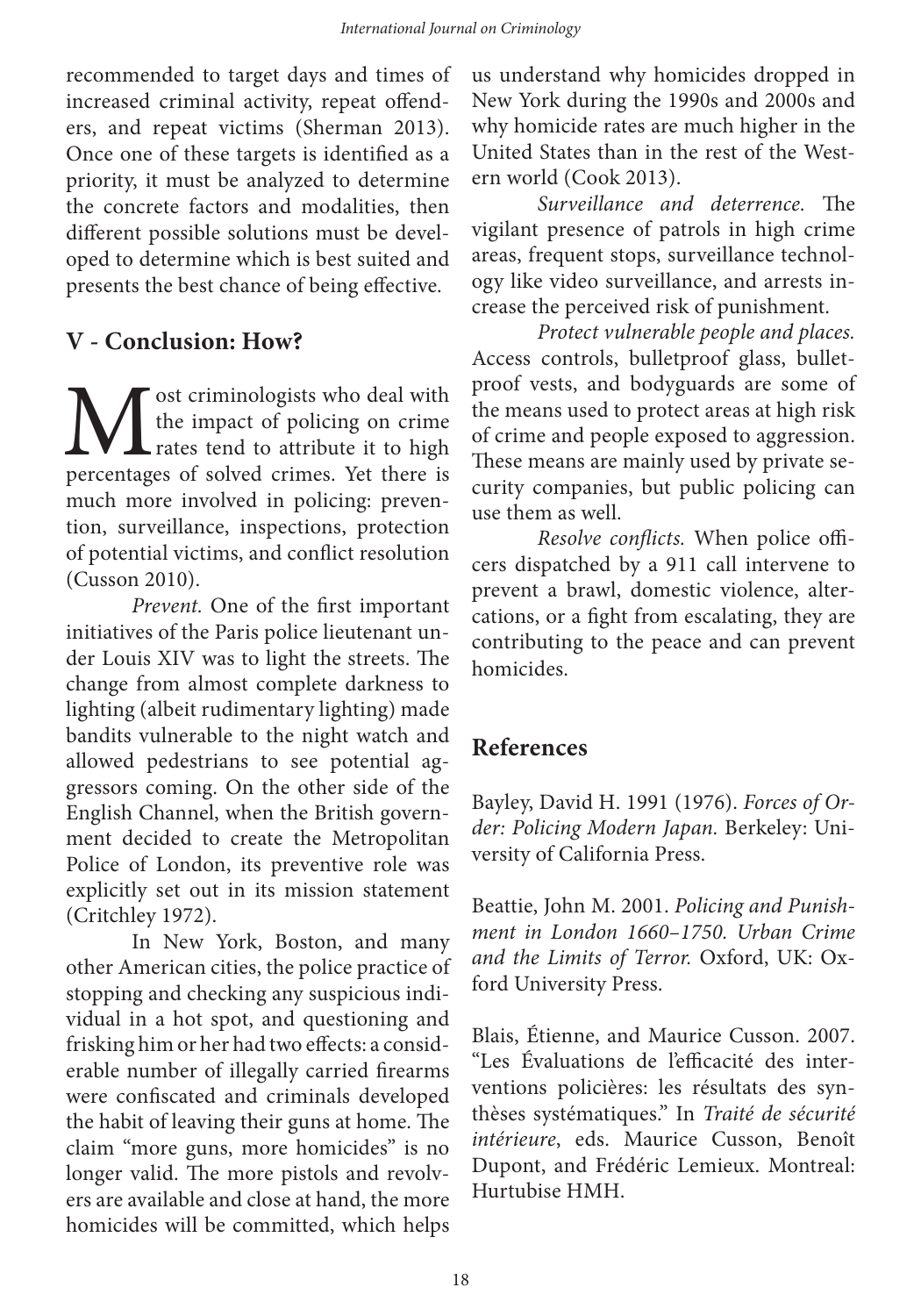Braga, Anthony A. 2005. "Hot Spots Policing and Crime Prevention: A Systematic Review of Randomized Controlled Trials." *Journal of Experimental Criminology* 1 (3): 317-342.

Braga, Anthony A., and Brenda J. Bond. 2008. "Policing Crime and Disorder Hot Spots: A Randomized Controlled Trial." *Criminology* 46 (3): 577-608.

Braga, Anthony A., and David L. Weisburd. 2006. "Problem-Oriented Policing: The Disconnect Between Principles and Practice." In *Police Innovation*, eds. David Weisburd, and Anthony A. Braga. Cambridge, UK: Cambridge University Press, Cambridge Studies in Criminology, 27-43.

Braga, Anthony A., and David L. Weisburd. 2010. *Policing Problem Places*. Oxford, UK: Oxford University Press.

Clarke, Ronald V., and Harold Goldstein. 2003. "Reducing Theft at Construction Sites." In *Analysis for Crime Prevention. Crime Prevention Studies* 13, ed. Nick Tilley. Monsey, NY: Criminal Justice Press.

Clifford, William. 1975. *Crime Control in Japan.* Lexington, MA: Lexington Books.

Cook, Philip J. 2013. "The Great American Gun War." In *Crime and Justice in America, 1975-2025*. *Crime and Justice: An Annual Review of Research* 42, ed. Michael Tonry. Chicago, IL: The University of Chicago Press, 19-74.

Critchley, Thomas A. 1972. *A History of Police in England and Wales.* London: Constable.

Cusson, Maurice. 2010. *L'Art de la sécurité, les enseignements de l'histoire et de la criminologie.* Montreal: Hurtubise HMH.

Cusson, Maurice, and Eric La Penna. 2007. "Les Opérations coup-de-poing." In *Traité de sécurité intérieure,* eds. Maurice Cusson, Benoît Dupont, and Frédéric Lemieux. Montréal: Hurtubise HMH, 569-584.

Eck, John E., and Lawrence W. Sherman. 2002. "Policing for Crime Prevention." *Evidence-Based Crime Prevention*, eds. Lawrence W. Sherman, David P. Farrington, Brandon C. Welsh, and Doris L. MacKenzie. London: Routledge, 295-329.

Eisner, Manuel. 2003. "Long-Term Historical Trends in Violent Crime." In *Crime and Justice: An Annual Review of Research* 30, ed. Michael Tonry. Chicago, IL: The University of Chicago Press, 83-142.

Elias, Norbert. 1973 (1939a). *La Civilisation des moeurs.* Paris: Calman-Lévy.

Elias, Norbert. 1975 (1939b). *La Dynamique de l'Occident.* Paris: Calman-Lévy.

Emsley, Clive. 1983. *Policing and its Context, 1750–1870.* London: MacMillan Press.

Emsley, Clive. 1996 (1991). *The English Police: a Political and Social History*. London: Longman.

Emsley, Clive. 2005. *Crime and Society in England, 1750–1900.* London: Longman.

Gatrell, V.A.C. 1980. "The Decline of Theft and Violence in Victorian and Edwardian England." In *Crime and the Law, the Social History of Crime in Western Europe since 1500*, eds. V.A.C. Gatrell, Bruce Lenman, and Geoffrey Parker. London: Europa.

Gauvard, Claude. 2005. "La Police avant la police, la paix publique au Moyen Âge." In *Histoire et dictionnaire de la police du Moyen*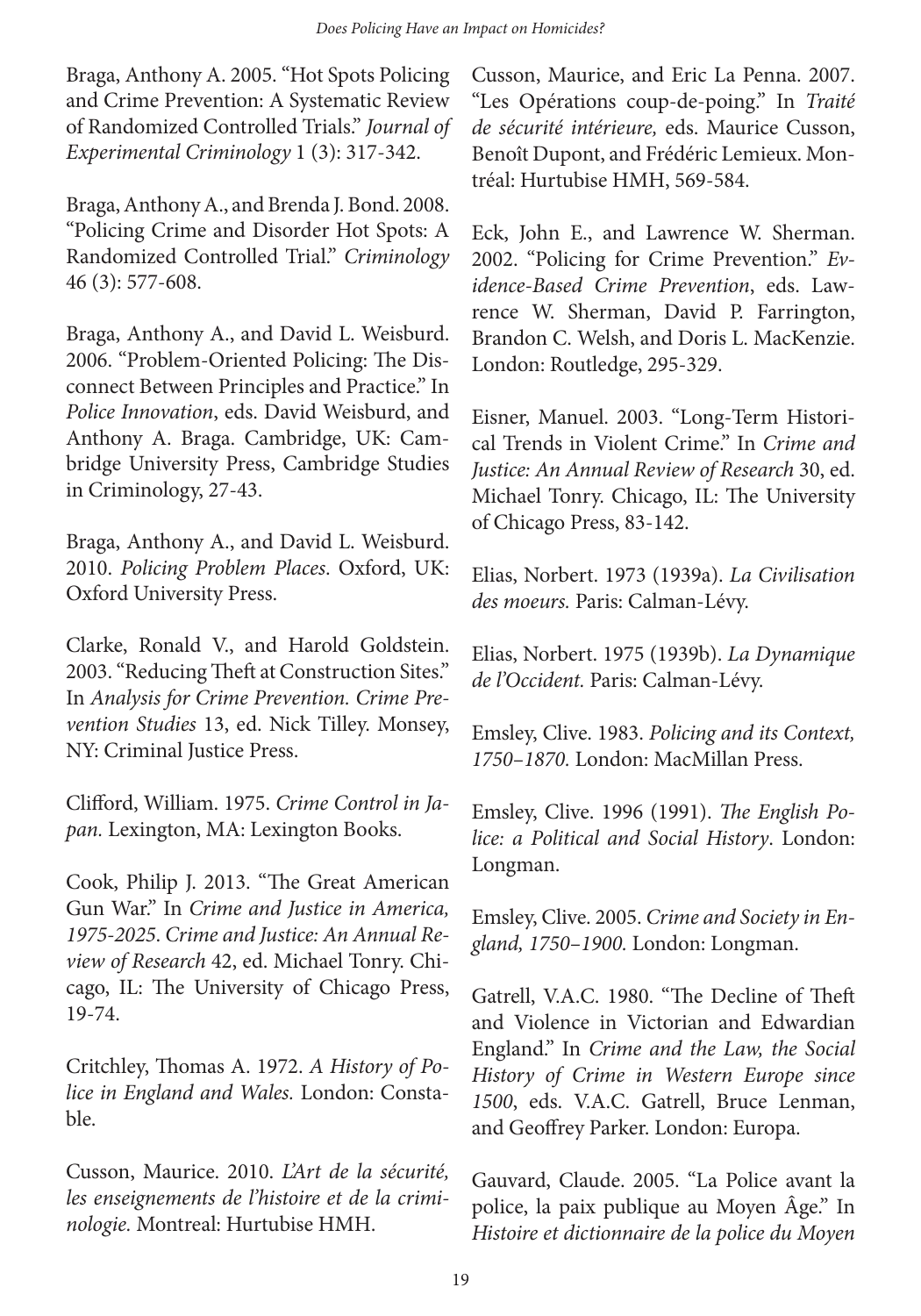*Âge à nos jours*, eds. Michel Aubouin, Arnaud Teyssier, and Jean Tulard. Paris: Robert Laffont.

Goldstein, Harold. 1979. "Improving Policing: A Problem-Oriented Approach." *Crime and Delinquency* 25: 236-258.

Goldstein, Harold. 1990. *Problem-Oriented Policing.* New York: McGraw-Hill.

Gómez del Prado, Grégory, and Maurice Cusson. 2012. "La Logique interne du meurtre et de la peur en Colombie." *Revue Internationale de Criminologie et de Police Technique et Scientifique* 65, 2.

Gonthier, Nicole. 1998. *Le Châtiment du crime au Moyen Âge: XIIe-XVIe siècles.*  Rennes, France: Presses universitaires de Rennes.

Lebigre, Arlette. 1993. *La Police: une histoire sous influence.* Paris: Gallimard.

Lebigre, Arlette. 2005. "La Genèse de la police moderne." In *Histoire et dictionnaire de la police du Moyen Âge à nos jours*, eds. Michel Aubouin, Arnaud Teyssier, and Jean Tulard. Paris: Robert Laffont.

Lee, W.L. Melville. 1971 (1901). *A History of Police in England.* Montclair, NJ: Patterson Smith.

Messner, Steven F., et al. 2007. "Policing, Drugs, and the Homicide Decline in New York City in the 1990s." *Criminology* 45 (2): 385-414.

Muchembled, Robert. 2008. *Une histoire de la violence.* Paris: Seuil.

Nagin, Daniel S. 2013. "Deterrence in the Twenty-First Century." *In Crime and Justice* 

*in America, 1975-2025. Crime and Justice: An Annual Review of Research* 42, ed. Michael Tondry. Chicago, IL: The University of Chicago Press, 199-264.

Nassiet, Michel. 2011. *La Violence, une histoire sociale.* France, XVIe–XVIIIe siècles. Seyssel, France: Champ Vallon.

Paré, Paul-Phillippe. 2013. "La Police et l'homicide: une comparaison international." In *Traité des violences criminelles*, eds. Maurice Cusson et al. Montreal: Hurtubise HMH.

Parker, L. Craig. 2001. *The Japanese Police System Today: an American Perspective.* Tokyo: Kodansha International.

Pinker, Steven. 2011. *The Better Angels of Our Nature.* New York: Viking.

Rawlings, Philip J. 2003. "Policing Before the Police." In *Handbook of Policing*, ed. Tim Newburn. Cullumpton, UK: Willan.

Reith, Charles. 1952. *The Blind Eye of History*. London: Faber.

Reith, Charles. 1956. *A New Study of Police History*. London: Oliver and Boyd.

Rosenfeld, Richard, Robert Fornango, and Andres F. Renfigo. 2007. "The Impact of Order-maintenance Policing on New York City Homicide and Robbery Rates: 1988– 2001." *Criminology* 45 (2): 355-384.

Saint-Germain, Jacques. 1962. *La Reynie et la police au Grand siècle.* Paris: Hachette.

Sherman, Lawrence W. 2013. "The Rise of Evidenced-based Policing: Targeting, Testing, and Tracking." In *Crime and Justice in America, 1975–2025. Crime and Justice: An*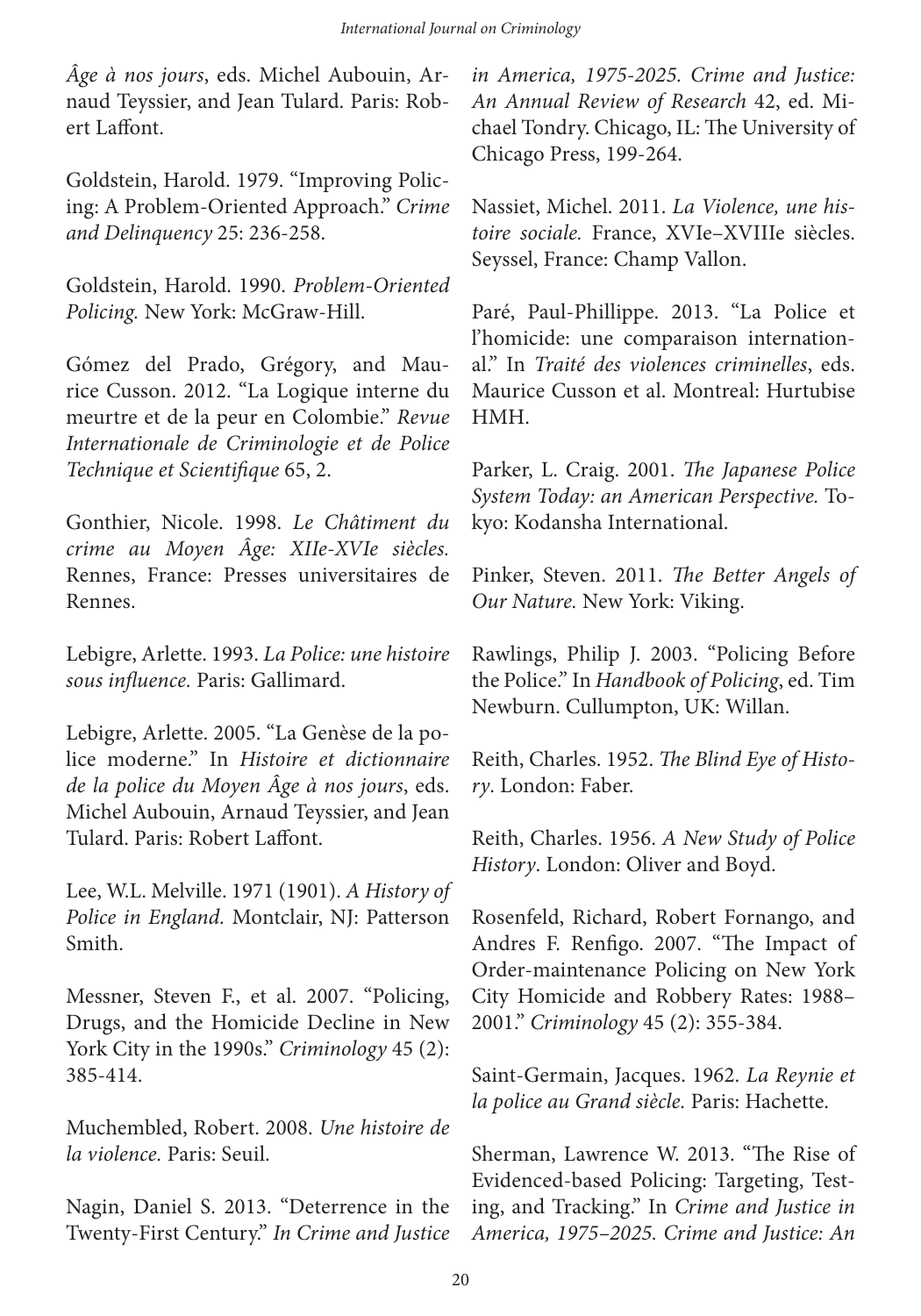*Annual Review of Research* 42, directed by Michael Tondry. Chicago, IL: The University of Chicago Press, 377-452.

Sherman, Lawrence W., and Richard A. Berk. 1984. "The Specific Deterrent Effect of Arrest for Domestic Assault." *American Sociological Review* 49 (2): 261-271.

Sherman, Lawrence W., and John Eck. 2002. "Policing for Crime Prevention." In *Evidence Based Crime Prevention*, eds. Lawrence Sherman, David P. Farrington, Brandon C. Welsh, and Doris L. MacKenzie. London: Routledge.

Sherman, Lawrence W., Patrick Gartin, and Michael E. Buerger. 1989. "Hot Spots of Predatory Crime: Routine Activities and the Criminology of Place." *Criminology* 27: 27- 55.

Silverman, Eli B. 1999. *NYPD Battles Crime.*  Boston, MA: Northeastern University Press.

Spierenburg, Pieter. 2008. *A History of a Murder. Personal Violence in Europe from the Middle Ages to the Present.* Cambridge, UK: Polity Press.

Uranaka, Chikao. 2010. *Police et contrôle social au Japon.* Paris: L'Harmattan.

Uranaka, Chikao, and Maurice Cusson. 2012. "Japon: homicides, suicides et contrôles sociaux." *Revue internationale de criminologie et de police technique et scientifique 5*, LXV, 2.

Van Dijk, Jan. 2008. *The World of Crime.*  Thousand Oaks, CA: Sage.

Weisburd, David L., and Anthony A. Braga. 2006. "Hot Spots Policing as a Model for Police Innovation." In *Police Innovation*, eds. David L. Weisburd, and Anthony A. Braga. Cambridge, UK: Cambridge University Press, Cambridge Studies in Criminology, 225-244.

Zimring, Franklin E. 2006. *The Great American Crime Decline.* Oxford, UK: Oxford University Press.

Zimring, Franklin E. 2012. *The City that Became Safe.* Oxford, UK: Oxford University Press.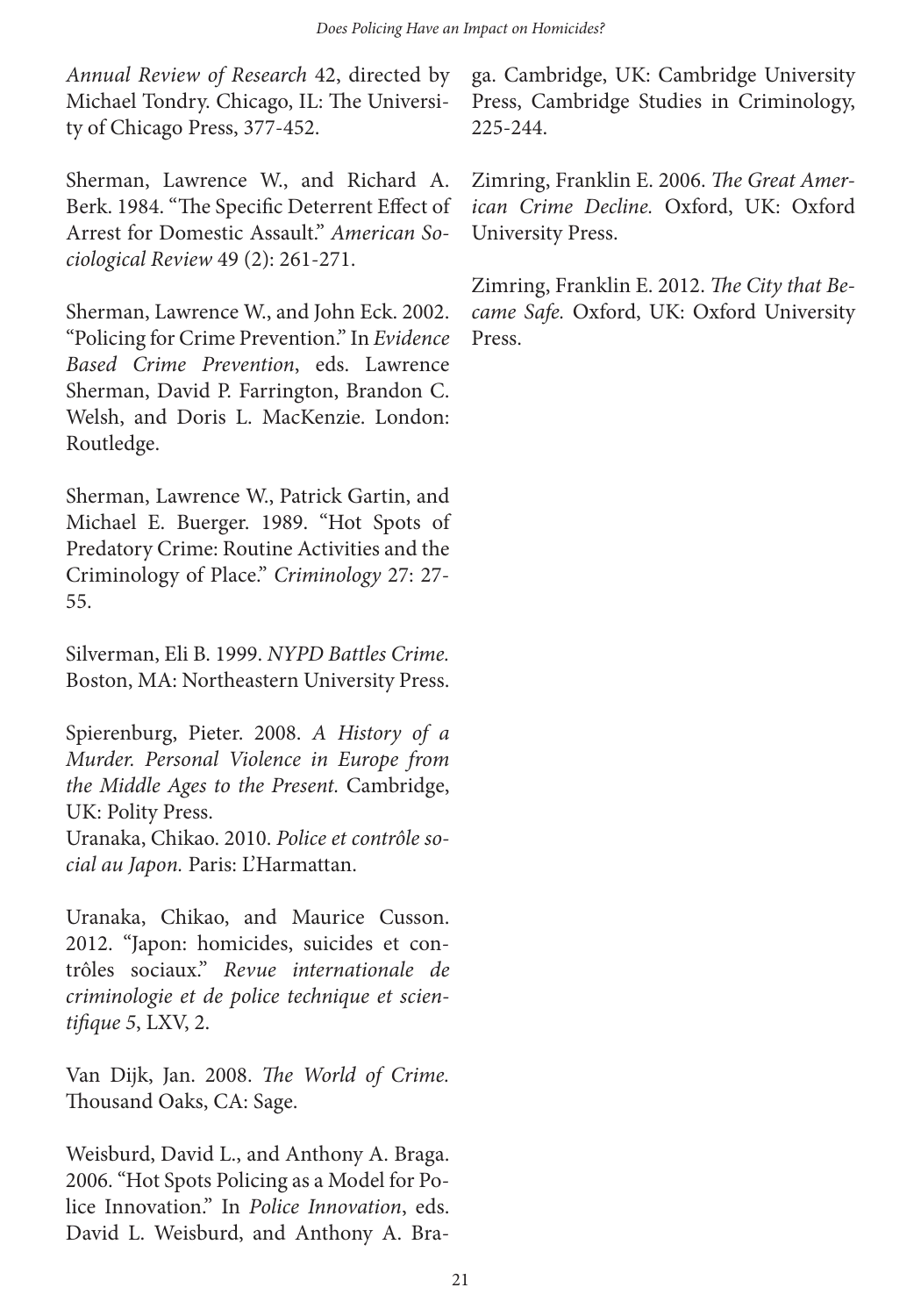# **Cyberbanging: When Criminal Reality and Virtual Reality Meet**

François Haut<sup>A</sup>

I<br>wer n March 2013, two NYPD officers, photographs of whom had been published on Instagram with "Wanted" notices, were offered up for judgment and prosecution by gangbangers. The label read: "The *50z* wants these pigs' heads," and prospective candidates for the murder were encouraged to "empty their magazine into them." This is *cyberbanging*.

In France, there is much talk of cybercrime, less about *cybertactivism*. There is never any mention of *cyberbanging: gangbanging* on the Internet.

*Gangbanging* is the criminogenic activity of criminal street gangs. *Cyberbanging* is the convergence of the virtual world with the tangible criminality of these criminal gangs.

The criminal world is generally associated with being discreet and secretive, and holding conspiratorial meetings. This is not the case with criminal gangs, and never has been. They have always had a high profile, because each gang-member has to permanently demonstrate his pride in belonging to his gang. Such demonstrations are everywhere, including now on the Internet.

On *Facebook* and *Twitter*, as well as on *Instagram*, *YouTube*, and *MySpace*, we see it all the time: gang-members who are completely at ease with revealing their faces as they show the symbols of gang membership, brandishing firearms, sharing drugs, wads of banknotes, and girls.

It is true that we live in an open digital world, but gang-members as a section of the population operate with a degree of transparency that would surprise the most committed Internet geek, as they terrorize the population in their neighborhoods and conduct their ruthless wars. These have been a reality for years.

We are faced, therefore, with a paradox: criminal activities which require great secrecy in order to succeed, alongside an outlandish need for notoriety for the individual or for the group to which he belongs.

This produces a virtual image of gang life—almost an intimate portrait—which might lead non-members to believe that they are almost a part of it. It can be a short step for noninitiates.

We can also see the benefits of mass awareness in terms of increased "prestige" for individuals, and the degree to which it reinforces the attractions of gang life, but we can also appreciate the intrinsic risks for those who are dazzled by it.

In order to understand this phenomenon, we will first provide an overview of the social media used, then what is found there and why. We will then look at the criminogenic effects of cyberbanging, and finally, what it means for combatting gangs violence.

# **I - A Brief Typology of Social Networks**

While gangs have long used the Internet in the form of websites, the appearance of social networks has given them the opportunity to develop ternet in the form of websites, the appearance of social networks their imagination in other directions.

 $^{\text{A}}$  Head of the Department for the study of the Contemporary Criminal Menace, Université Panthéon-Assas, Paris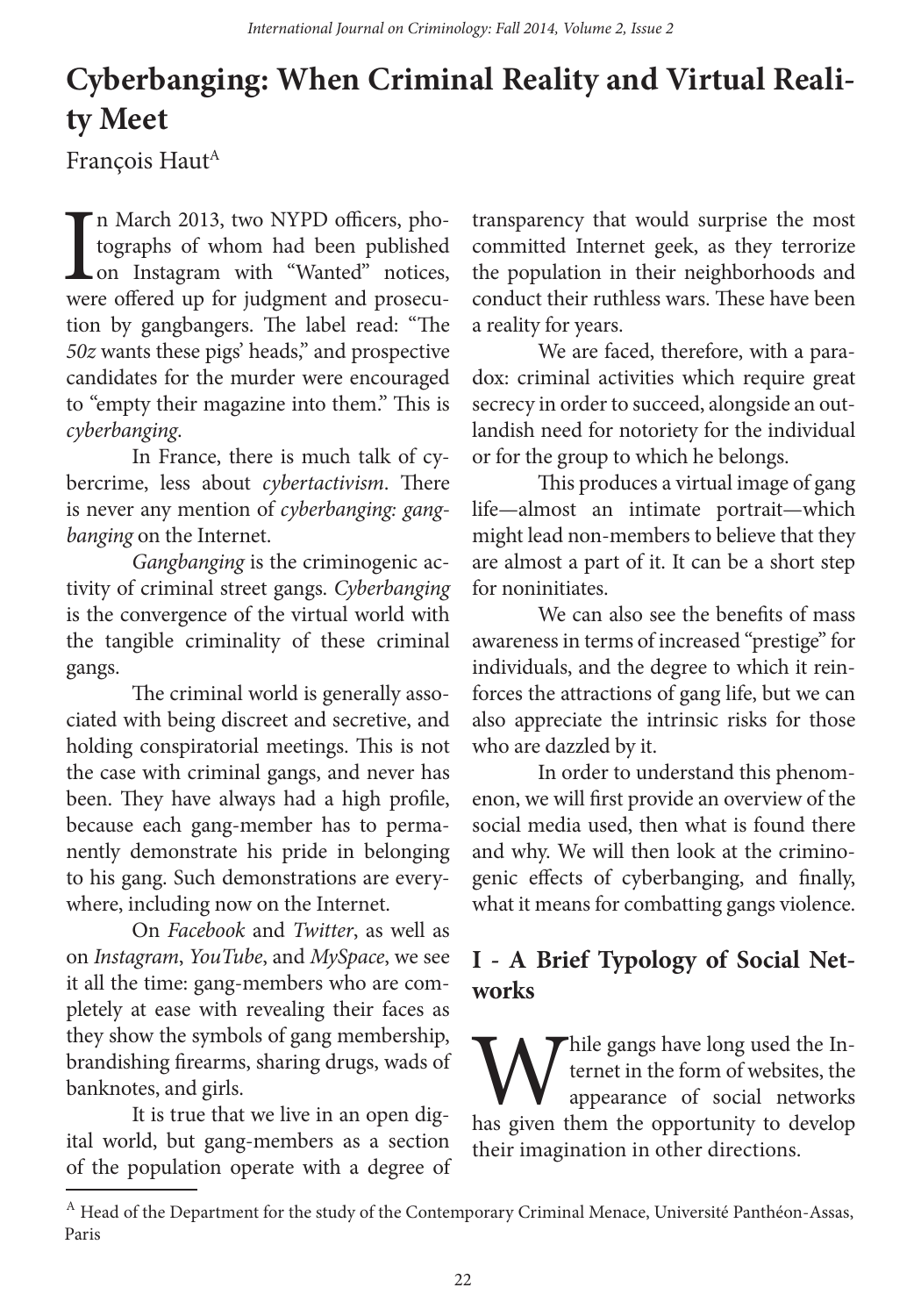Under the heading "social network," we find diverse means of communication which, in broad terms, use the Internet: magazines, forums, blogs, micro-blogs, wikis, podcasts, photo-, video-, and music-sharing sites, to mention a few. The list is almost infinite.

Access to these social networks is made easier with a smartphone, more than using a computer, but this also varies depending on the applications used.

They can be placed in the following broad categories:

– collaborative sites, like *Wikipedia*;

– blogs, forums requiring a password, and micro-blogs, which are often open (for example, *Twitter*);

– information sites, like *Leakernet* and *Digg*;

– video and photo sites, like *YouTube, Flickr, Instagram*;

– networking software, like *Facebook* and *LinkedIn*;

– computer games, like *World of Warcraft*, or system-specific ones, such as *Grand Theft Auto* and *Call of Juarez*;

– virtual worlds, like *Second Life*; and – systems comparable to conventional telephony, like *Skype* and *Viber*.

These different social networks are not used in the same way or for the same purposes, and only some are used by criminal street-gangs.

These are evidently *MySpace*, the oldest network, which goes back to 2003, *Facebook*, *Twitter*, *In-stagram*, *YouTube*, and *Flickr*. But new competitors are appearing, such as Google+, or thematic ones, which are also of interest to the gangs.

To these we must add a separate category—softwares that enable research into what is being said on the networks. This is clearly important for gangs, who enjoy measuring the impact of their communications, of whatever kind.

One example is *WhoTalking*, which provides instantaneous information on what is happening on the most commonly-used networks, across the world, on any subject, and in any language.

For example, when a while back we entered the search term "Secte Abdoulaïe" into WhoTalking, we were able to find very specific information about the activities of that large north of Paris gang of the 1990s (and probably later), as well as photographs of some of their "heroes." The document entitled "Sarcelles Storie" (*sic*), retraces their exploits, and gives details of their specialties, the areas of operation, and the periods of activity of "notorious" gang-members… all as told by one of the gang-members. A trip down Memory Lane! Very informative…

# **II - Developing Influential Communications**

angs have always needed to make<br>themselves known and express<br>Communications have, therefore, always themselves known and express themselves, for a range of reasons. Communications have, therefore, always been an important aspect of this type of organized crime.

At the gregarious level, there is a need to show how powerful the group is, its domination of its neighborhood or territory, to make it known what the gang has done, or what its goals are. Intimidate…

For individuals, it is a matter of showing one's courage by challenging enemies, of earning respect, or establishing one's reputation.

This influential type of communication has been seen everywhere in the form of graffiti. It happens all over the world with this relatively simplistic and spontaneous criminality.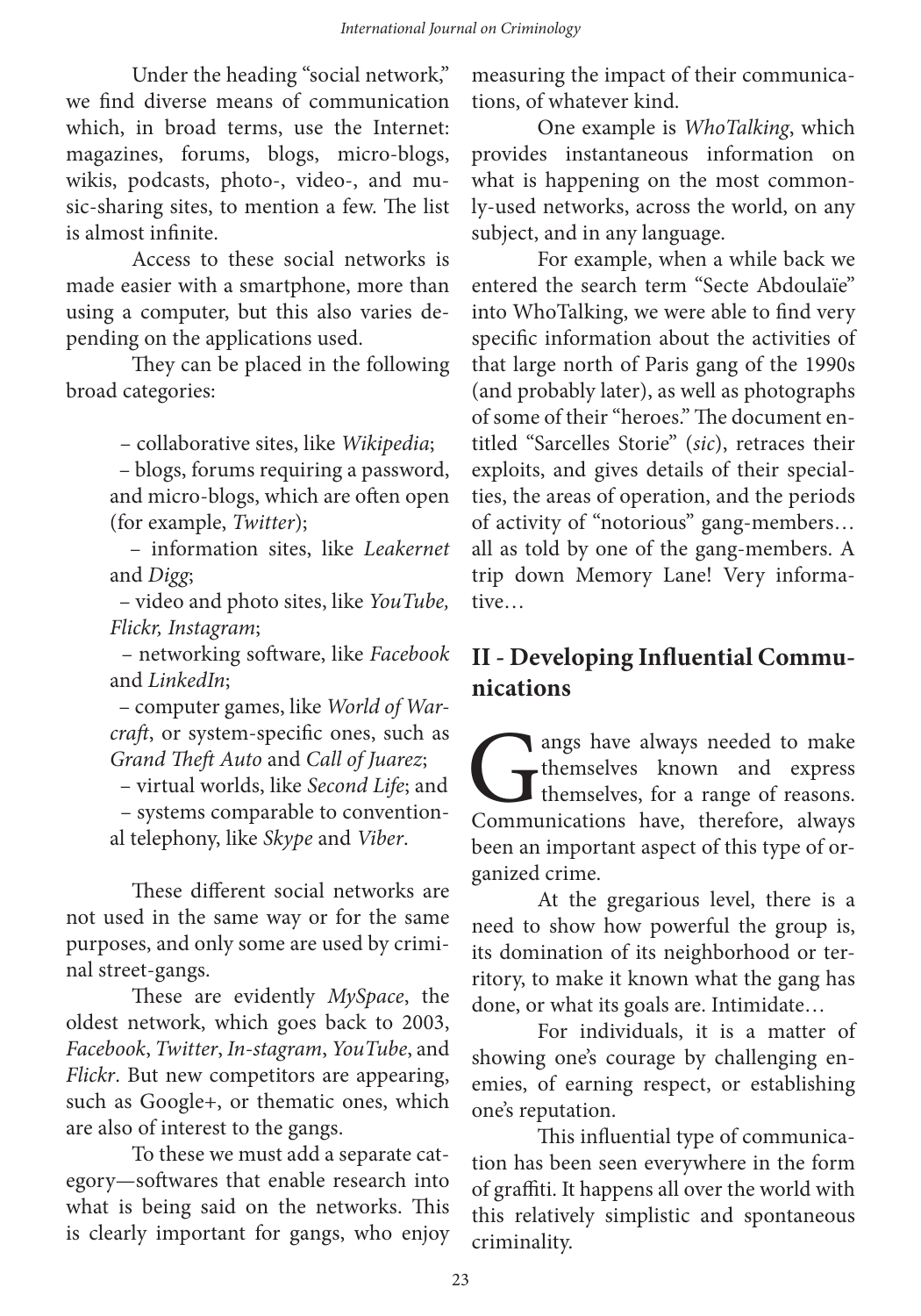In Los Angeles, graffiti is known as the "journal of the street" and gangbangers—as well as cops—were used to "read the walls" to understand what was going on. Graffiti can still be found in the streets there, but in general, the police and community associations clean them off after photo-graphing them and adding them to a database, when resources allow, since they still represent use-ful information.

If not replacing graffiti, cyberspace widens and boosts the impact of this communication, without noticeably changing its fundamentals or its aims.

The objective is the same: to transmit information which enhances the group and its members, and let everybody know, especially their enemies, of their mood, intentions, and grievances. Communi-cations may include photos or videos in which they show their weapons in order to demonstrate their strength, but sometimes might also show that a girl from an enemy gang has become the girl-friend of a member of their gang. This is a kind of provocation or intimidation.

They aim to give out information about recent developments involving the gang, the territories it has won, the successes it has had in its operations, and it is often the case that such communications take the form of a "gangsta rap," performed by a rapper in the group, whose job it is to send out messages.

Gang-members also use social media to make it known that they are part of a particular gang, in order to back up their personal reputation, or to secure their place in the group by relating their part in some violent act, or by reporting imminent danger, either from the police or some other source.

While their objective is clearly the same as that of the graffiti, social networks

do have a fundamental difference: the speed and simultaneous nature of their broadcasting.

In order to read graffiti, you have to walk in front of it, even if that does not happen by chance; yet the Internet is immediate and inclusive. You can be sure that the information will reach all, or near-ly all, intended recipients immediately.

Large-scale social media are used to channel influential communications from gangs, but so too are all other means of transmission, including, of course, verbal exchanges between people via *Skype* or *Viber*, which are said to be discreet, and more difficult to intercept than the telephone…especially if you keep changing your software, or use protection such as a VPN (virtual private networks) and encryption! All of these enhance criminal activities.

#### **III - Tools for Criminogenic Gang Activities**

angs have always followed techni-<br>cal developments in their criminal<br>activities, either to use them, or to<br>make a profit from them. cal developments in their criminal activities, either to use them, or to make a profit from them.

We have seen them equip themselves with pagers or beepers, which were used as tools for organizing the distribution of narcotics as much as for communication.

We have seen them steal and clone early cell-phones, those without SIM cards, in order to sell them or rent them out, but also to organize their operations while using somebody else as cover.

We have seen them use the first Internet telephony systems, with *MagicJack* devices.

Gangs have always been on the lookout for ways to keep in touch in order to coordinate their actions and organize their own protection.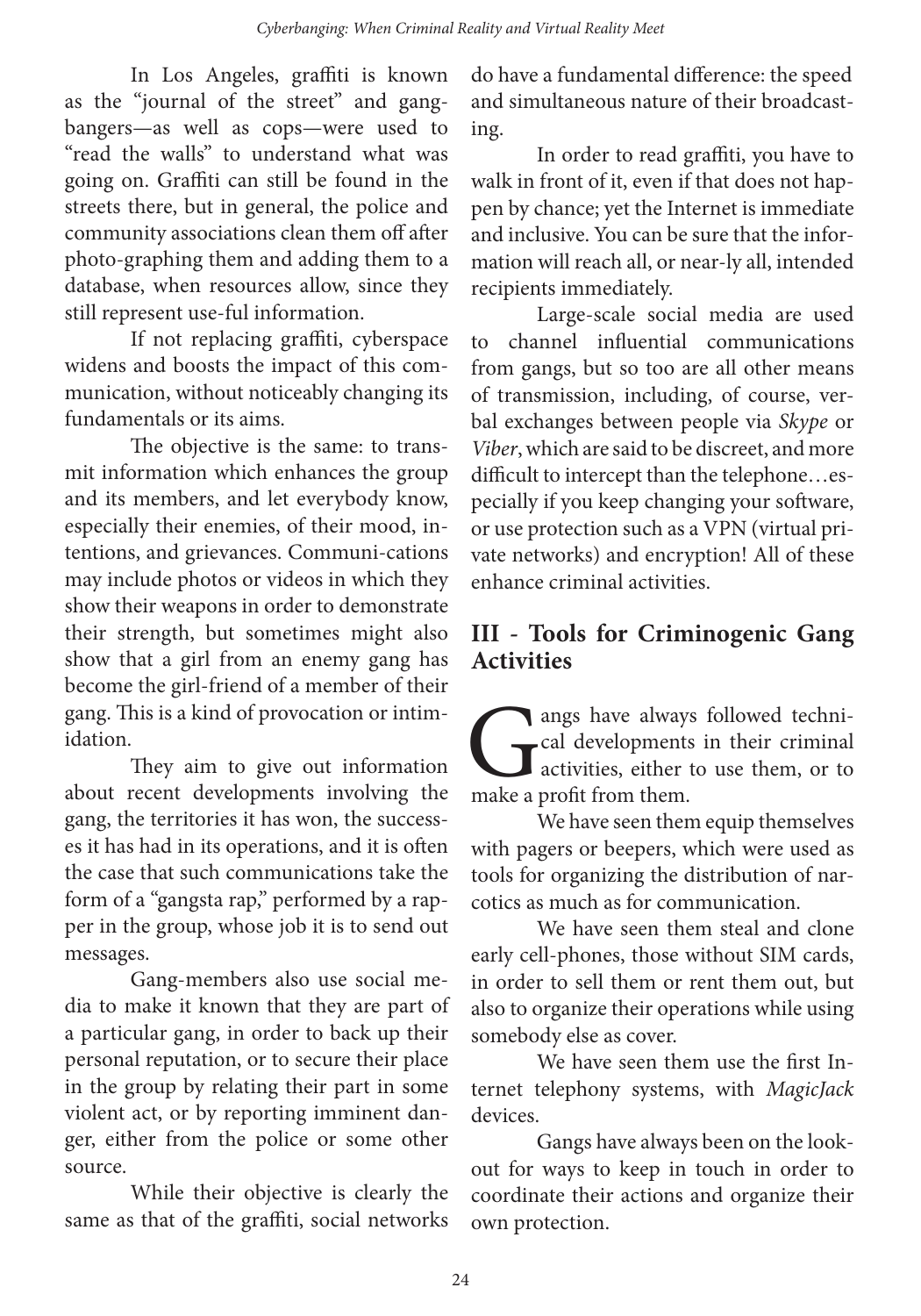The networks on the Internet have changed the nature of the relationship: not only can gang-members swiftly communicate with each other, but they can also undertake group communication both within their own group and in relation to their enemies, and indeed to wider society—for some, this communication can become genuinely addictive.

Those most "hooked" on it are known as "Facebook *drillers*." In gang slang, to "drill" means to kill someone.

As soon as he wakes up, the *driller* goes on Facebook and gives free rein to his innate violence, starting by insulting people he hardly knows, or people in rival gangs. It is much easier to do this online than face to face. Then another person saves a screenshot of the message and begins to circu-late it. Very soon, the whole criminal galaxy knows about it.

The person insulted must respond in order to save face. At this point, things can degenerate quickly, crossing over from the virtual world to become a reality on the street.

This addiction among those relatively under-occupied people also leads to what is known as *cyber-bullying*: harassment or intimidation carried out using social networks. There is also *sexting*, which involves adding violent sexual images or videos to abusive messages. This is daily life for many gang-members, made much easier because there is hardly any risk.

But there are also some ways in which activity on social networks crosses over into real action—what is known on the west coast of the United States as *flocking*. This is based on the same principle as a "flash mob," whereby gang-members meet up at a location sent to them via a *tweet* or an text message, in order to commit a criminal act, often what is known as *swarming*, in which, for instance, a

store is looted of its entire stock.

In contrast, accolades glorifying the gang are more readily expressed through "gangsta rap" in its aggressive, provoking form.

"Gangsta rap" is the mass broadcasting of gang subculture. Before, there was only MTV, with all its limitations. Now, with *YouTube* or *DailyMotion*, and the easiness of making a recording, it is possible to reach millions of people in a few hours, almost single-handed. This is what is known as a "viral" effect…that can lead to bloody confrontations too.

This, for example, is the story of "Li'l JoJo" and "Chief Keef," in Chicago:

> To put it simply, the person known as "Chief Keef" posted a "rap" telling how wonderful his gang was (*the Black Disciples Nationals*), which went "viral," scoring more than two million views on *YouTube*, and making a lot of money.

> "Li'l JoJo" is 18, slightly older than "Chief Keef." He is a member of a rival gang, the *Insane BDK (Black Disciples Killers)*, and probably through jealousy, he put out a very aggressive piece about the *Black Disciples*, which was very insulting toward "Chief Keef": he said that he had had sex with "Chief Keef's" mother.

> The next afternoon, "JoJo" posted a video of himself and members of his gang in a car, heading towards "Keef's" territory, in which someone is heard to say, "I'm going to kill him." A few hours later, shortly after indicating where he was in a tweet, "Li'l JoJo" was gunned down in a burst of automatic fire.

> Yes, indeed, being a rapper, even a young one, is a dangerous and risky business, and there are many examples of murder being treated as something to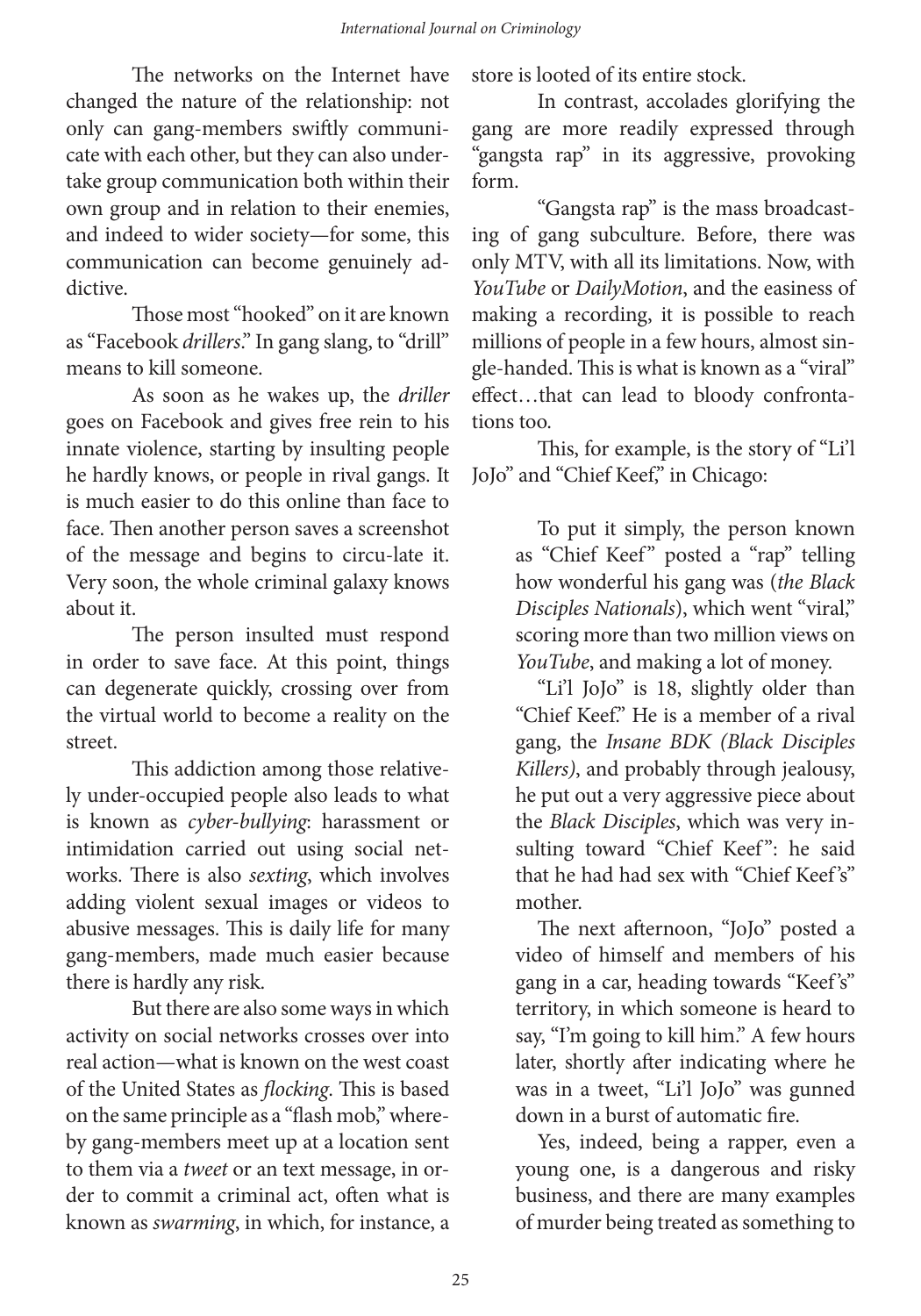show off about. According to available data, at least 63 rappers have met a violent end, or have died of an overdose, which comes as no sur-prise.

"Chief Keef" also sent a tweet making fun of "JoJo" after his death, a lack of "respect," sparking off a wave of violence that lasted months and killed a large proportion of the 500 people who died in gang confrontations in Chicago's wars in 2013.

Gang violence is learned on the street from birth, but is now improved on the Internet through video games in which the player spends whole days killing people. There are no personal consequences, due, most notably, to the fact that in the game he has several "lives" rather than the single chance he has in real life.

Apart from immediate violence, social networks are also an important means of running money-making operations.

There are sites where gang-members can hang out virtually, such as *TheHoodUp. com* (a meeting place for every "Hood") and discuss issues, make deals, and establish alliances, either regionally or nationally, in private chat rooms.

Social networks also allow a considerable widening of the recruitment pool for gang-members, and enable them to spread as they conquer new markets.

Although it was film and television series about gangs that first acted as recruiters for them, the effect is more obvious with social networks, which allow a lot more than just "publicity." The interactive communication now possible aids the process such that candidates already have a very clear idea of what gang life is like, to the point that they even think they are in some way already part of one, not to mention the "dress code"…In this way, recruitment and the commitment to action is much more natural.

We will not discuss here the details of the money-making activities of the gangs, where nothing can be excluded, but it is readily understandable that social networks facilitate all manner of trafficking and dealing.

We have in mind the drug trade, of course, but a newer activity is developing on the West Coast, and it seems ready to spread. Los Angeles is not just a movie and a gang capital; it is also a huge commercial port, turned toward Asia. A noticeable recent trend has been the arrival of large quantities of counterfeit goods of all kinds, and gangs are working hard to gain control of that market. The use of social networks supports this low-risk, weakly-sanctioned diversification in many ways.

In the same way as gangs often have their own rappers, some have their taggers, who themselves need to spread the word about their "exploits." Social networks offer them the means to do so.

Finally, social networks enable gangs to protect themselves from the police by allowing all gang-members to have real time information about its operations and movements.

### **IV - In the Fight Against Gangs, are Social Networks a Challenge or an Opportunity?**

The number and variety of social net-<br>works might lead us to think that<br>we are faced with a multiplier effect<br>applied to a form of criminality which is alworks might lead us to think that we are faced with a multiplier effect applied to a form of criminality which is already difficult to combat, and would make the problem impossible to solve. In fact, the dangers of these networks cut both ways.

In using the Internet, various traces are left behind, which often make it possible to track down the author of a message, or the real holder of an account, such as on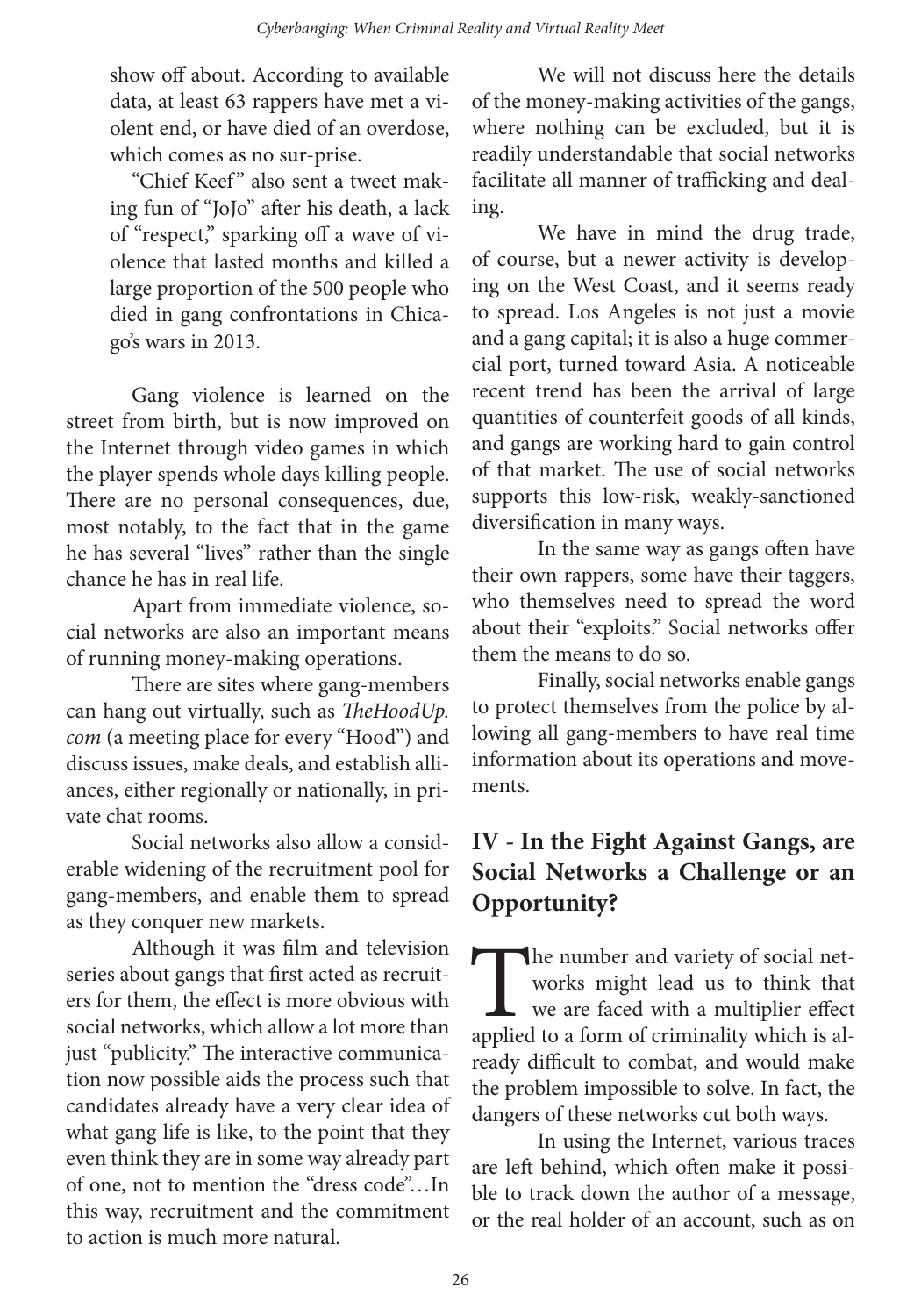*Facebook*. This is especially true since those involved openly announce themselves, their aim being to assert themselves.

Thus today, the police patrol the Internet just as they patrol the streets.

In order to do this, they have a range of widely available as well as professional tools at their disposal. These have allowed them to refine criminal intelligence, and gain advanced knowledge of a crime, sometimes even to the point of preventing incidents from occurring in the first place.

These tools, which are themselves evolving very quickly, include:

> *WhoTalking*, which we have already mentioned;

> *Wheretweeting* or *Echosec* which takes geo-thematic approaches; and

> *SnapTrends*, a commercial application, also geographical, but going far beyond just the fight against gangs.

This police work on the Internet is rather successful.

These include arrests. For example, in New York, in April 2013, 41 gang-members were arrested for cocaine trafficking. They had all put photos of themselves on social networks with rolls of banknotes and luxury watches. But the case still took nearly a year to succeed.

Police social media watch can also prevent irreparable damage from occurring. This is what hap-pened in Chicago (you will remember "Chief Keef"). Sometime after the death of "Li'l JoJo," a 12-year-old boy posted some derogatory comments online about him. The police immediately put him under protection away from his home. The next day, gunmen came and circled around his house. They were arrested, which possibly prevented another murder.

Similarly, the FBI was able to close down a ring for recruiting very young prosti-

tutes set up by a gang in Fairfax, Virginia. The gang-members would generally spot them on *Facebook*, since it is a network designed for making "friends," and unsurprisingly, it was easy for them to approach their victims. It was generally quite simple given that the language used by all sectors of the population, especially the young one, is usually very crude on this medium. After that incident, the FBI produced a set of documents for parents, with information on the genuine danger posed by using these virtual networks without any kind of precaution.

In Cincinnati and other cities, a specialized division keeps dozens of sites under surveillance, and does not hesitate to intimidate the gangsters by telling them exactly what they did the day before…

But things evolve quickly. For example, there is a software which allows photos to be sent that then disappear automatically after they are viewed: *SnapChat*. If this were to become widely used and spread to text and videos, it might well pose a new problem for the authorities.

However, given the speed of developments, softwares allowing *SnapChat* content to be saved came out almost immediately, such as *SnapChatSave* and *SnapHack*.

On the other hand, the aim of the gangs is to achieve notoriety and glory, which pushes them to be as widely visible as possible. This requires that information lasts and can continue being circulated.

We are, therefore, in a complex vicious circle in which the quantity of instantaneously available information is without doubt the greatest obstacle.

There remain, finally, activities on the Internet that are not intended to be visible, on the Dark Web, for example—activities which will take some time to uncover because these *gangbangers* have far more resources than is generally believed.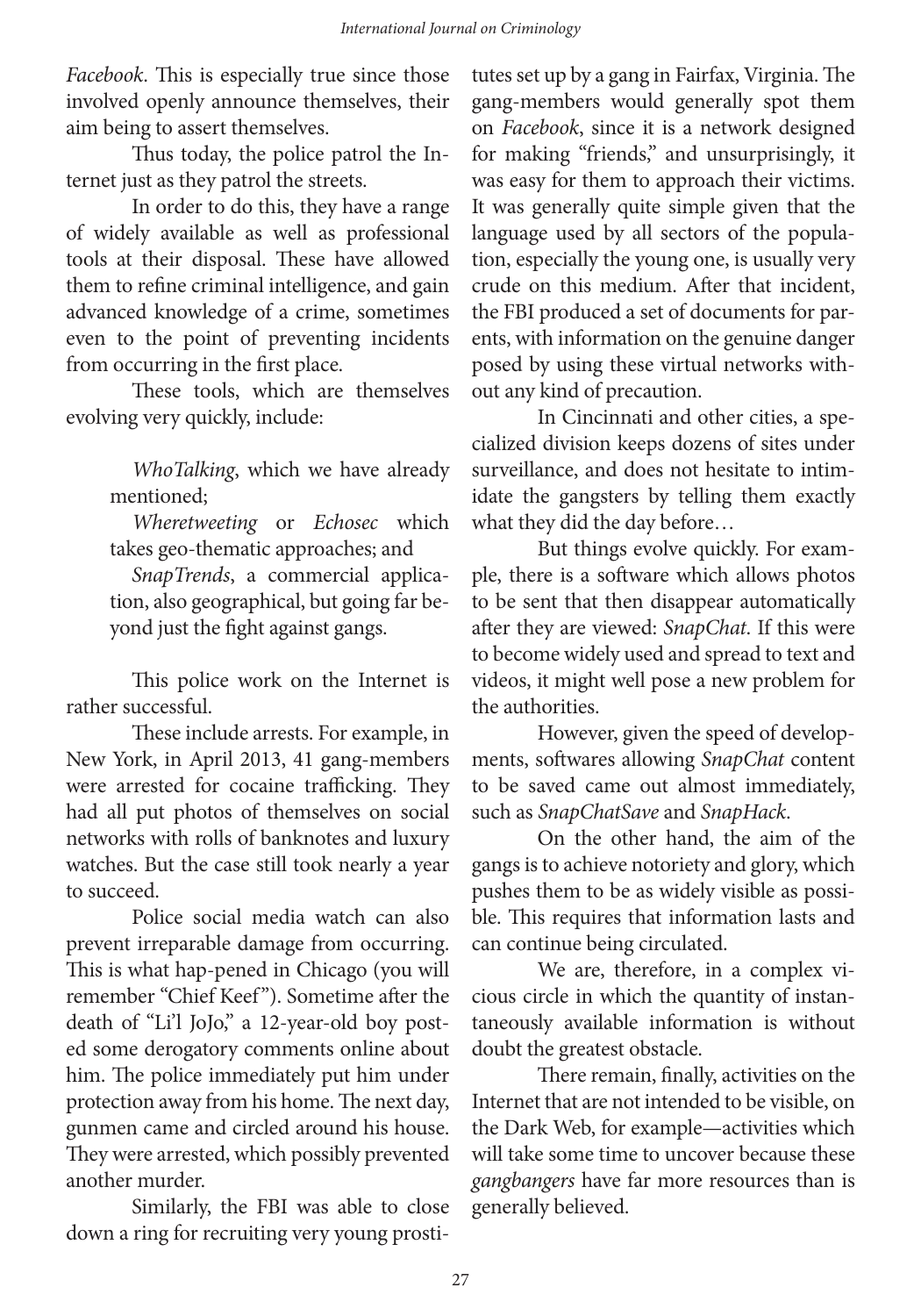# **Zarqawi's Children**

Alain Bauer<sup>A</sup>

I SIS (Islamic Army in Iraq and the Levant), longtime described as an insignificant guerrilla force in Iraq that then attacked the Syrian regime without much success, even as it stymied its "allies" of the Free Syrian Army, has just achieved several spectacularly successful victories and captured territory in northern Iraq and Syria. They have also been in control of Fallujah for several months. All of the Sunni triangle, plus an area somewhat extended beyond this, now appears to be in the hands of groups that are heavily armed and increasingly well trained. In addition, they have also caused the Iraqi "army," which looks increasingly like that of Mali, to flee.

Until today, much credence has often been given to the significant simplifications of analysts who depict an opponent or enemy that corresponds to what the West wants it to be rather than what it really is.

This enemy has been underestimated or ignored, or fables about a lone-wolf group have been made up, in order to avoid trying to understand the dynamic complexity of the hybrid realities on the ground.

Since the Algerian civil war, defining an opponent or enemy of this kind has not been easy.

The nature of terrorism has changed, models have evolved, and although the detection and gathering of intelligence is still of a very high standard, there has been little analysis of this intelligence, a result more due to cultural prejudice than a lack of competence.

The easy option—the temptation of the enemy of convenience who, in spite of everything, is supposed to fit a particular

mold—has been adopted all too often.

And there has been very little success in resisting the sophisticated manipulations of the Algerian, Saudi, Turkish, Jordanian, and Pakistani secret services, which for the most part outclass their Western counterparts.

Zarqawi appears to be a major player in recent events, having managed, it seems, to win a posthumous victory over his main opponents, namely Bin Laden and what remains of what is believed should be called Al Qaeda.

According to biographical accounts, which are to be treated with great caution, Abu Musab al-Zarqawi was born Ahmad Fadeel al-Nazal al-Khalayleh in October 1966, in Zarqa, Jordan (hence the last name of his alias).

His family belongs to the Bani Hassan tribe, composed of Bedouins scattered across the Middle East, in particular Syria and Iraq. The tribal element, especially given the complexity of local boundaries and their porosity, is not to be underestimated.

A petty criminal turned street boss, Al Zarqawi was sent to a Koranic school, where he apparently discovered the ideology of jihad and soon, like many other young Muslims, went off to fight in Afghanistan.

Although Al Zarqawi met Azzam, the founder of the Afghan Services Bureau (forerunner to the Al Qaeda network), and Bin Laden, there appear to have been major clashes between their ambitions. He returned to Afghanistan, which was then controlled by the Taliban, and created Tawhid wal-Jihad (Unification and Holy War).

 $^{\rm A}$  Professor of Criminology at the Conservatoire National des Arts et Métiers, New York and Beijing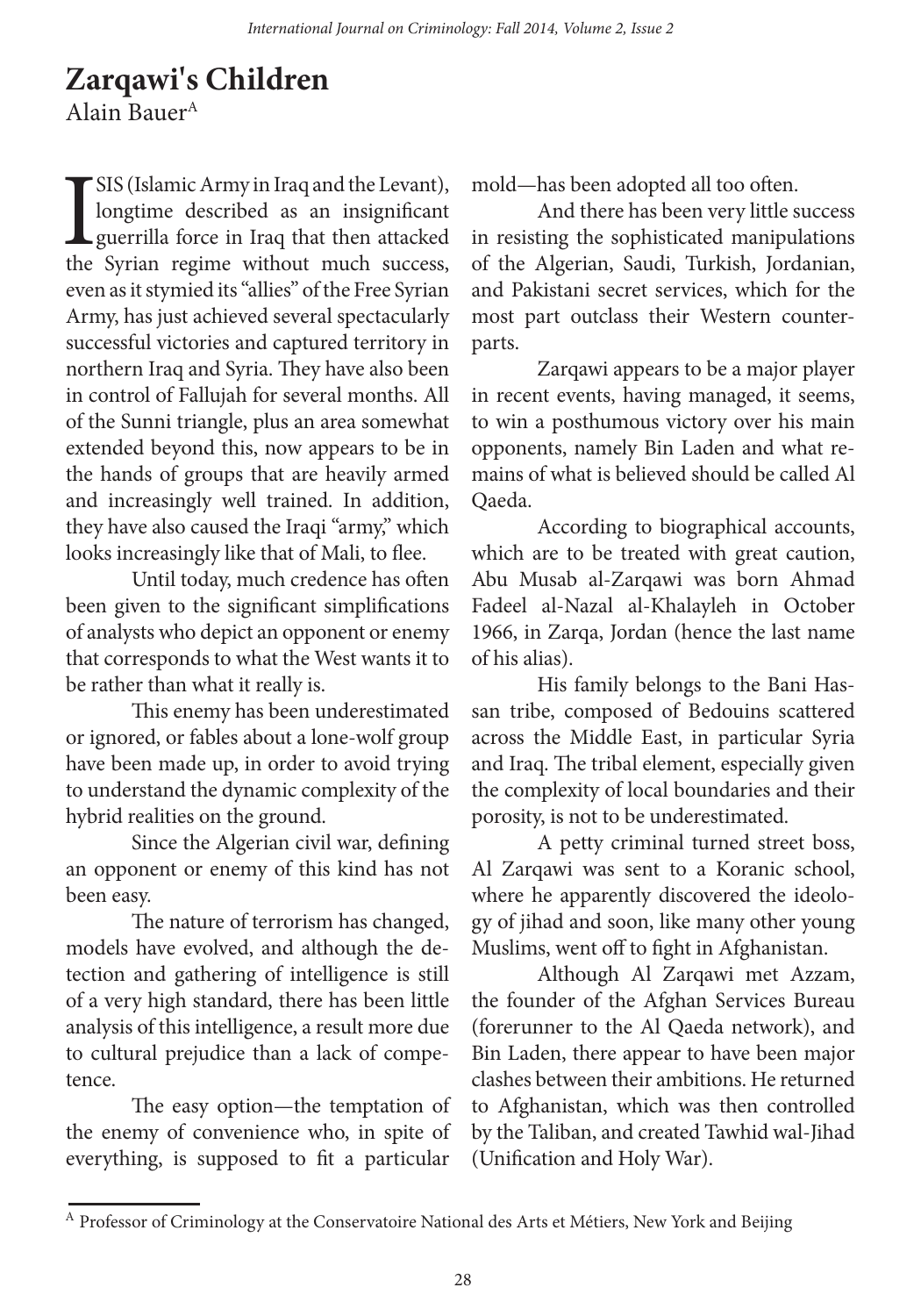In 2002, Al Zarqawi moved to Syria after a stay in Iran, according to the confession of his lieutenants who were arrested by Jordanian police.

He then made it to Iraq after the fall of Saddam Hussein. He claimed responsibility for the August 19, 2003, bombing of the building housing UN personnel in downtown Baghdad, in which 22 people were killed, including the representative of the secretary general of the UN, Sergio Vieira de Mello. An attack on the Ali mosque in the Shiite holy city of Najaf on August 29, 2003, claimed 85 victims.

In July 2004, his organization suffered heavy losses during the siege of Fallujah.

On October 19, 2004, his group, Tawhid wal-Jihad, was recognized by Bin Laden as the "*representative of Al Qaeda in Mesopotamia*"—a local emir.

Al Zarqawi would be killed on June 7, 2006, during a U.S. bombing.

A few months later, in October 2006, the Islamic State of Iraq (ISI) was created through the alliance of Al Qaeda in Mesopotamia, other small Islamic groups, and Sunni tribes in Iraq's Anbar province. Its military leader was Abu Hamza al-Muhajir, and its political leader Abu Abdullah Al Baghdadi (born Hamid Dawud Mohamed Khalil al Zawi), supposedly a former police general under Saddam Hussein, and "Emir of the ISI and Prince of the Faith" according to his official designation.

Not only did the group distance itself from Al Qaeda, but it also quickly became a ferocious enemy of Ayman Al Zawahiri, Bin Laden's successor, who never missed an opportunity to distance himself from it, condemn its actions, or call for reconciliation.

Following the elimination of its leader in April 2010, Abu Bakr Al Baghdadi Al-Husseini (Ibrahim Awad Ali Al Badri), a forty-something Iraqi, became leader (the term Al Baghdadi, "from Baghdad" is as common as Smith or Johnson).

In April 2013, ISI became ISIS, installing itself in Syria after absorbing a large part of the Al Nusra Front. Since then, it has been involved in a latent conflict with the Free Syrian Army as well as a legitimist branch of Al Nusra.

However, ISIS's very different nature relative to other Sunni groups on the ground goes beyond the settling of scores that usually takes place between jihadist groups.

In addition to having a structured and internationalized apparatus, ISIS seems to have modeled itself on a synthesis of Hezbollah, the Ba'ath Party, and the Bolshevik Party. Characterized by a true level of organization in a pyramid structure, the implementation of an internal and external reign of terror, and its bringing together of seasoned brigades (Libyans, Chechens, Westerners, and so forth), the structure is best known for its brutality, particularly against its closest enemies, namely militants who have remained loyal to the last leadership group of what remains of Al Qaeda, a network whose swan song was performed several years ago.

In fact, ISIS seems to have completed a perfect hostile takeover of what remains of Al Qaeda in Iraq and Syria, at the same time as attracting increasingly young jihadists from around the world.

The war in Syria againt the Assad Regime is lost, something all the belligerents have known since Syrian loyalist forces won the battle of Yabrud, near the Lebanese border, in mid-March 2014.

But the war in Iraq has only just begun. Fallujah has been held by ISIS since early 2014, and it now holds Mosul, Iraq's second-largest city, Tikrit, the nucleus of Saddam Hussein's family, and perhaps Samarra. Baghdad was almost in range. After the Afghan political disaster, the United